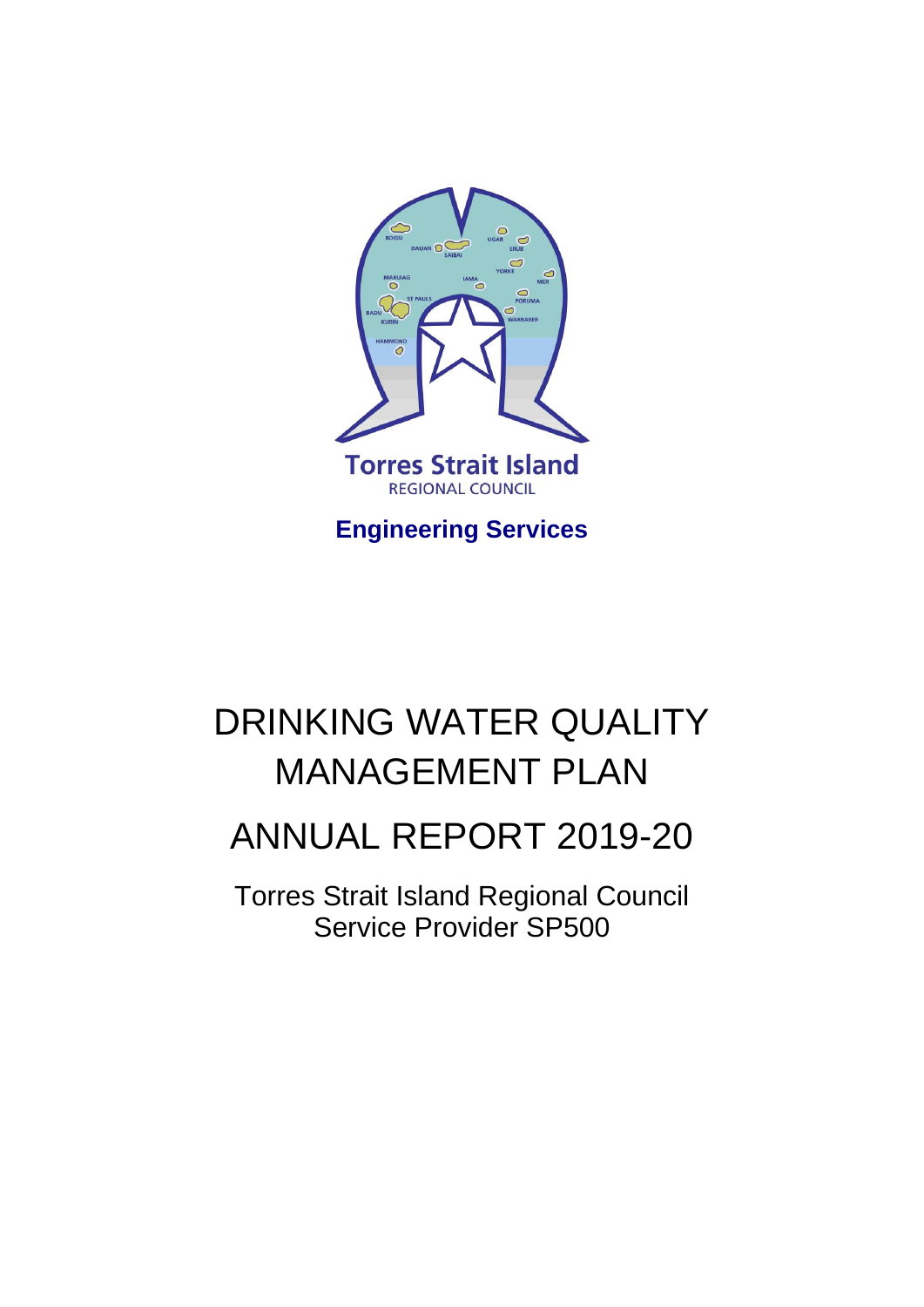This report has been prepared in accordance with the Drinking Water Quality Management Plan Report Guidance Note.

## <span id="page-1-0"></span>**Document and Related Information Controller:**

ECM Document Number: **297893**

| Author                      | <b>Reviewer</b> | <b>Revision</b> | <b>Date</b> |
|-----------------------------|-----------------|-----------------|-------------|
| Samantha Guy<br>Paul Ransom |                 |                 | 17/12/2020  |
|                             |                 |                 |             |
|                             |                 |                 |             |

| Manager Water & Wastewater: | Paul Ransom                  |
|-----------------------------|------------------------------|
| Phone:                      | 0436923990                   |
| Email:                      | paul.ransom@tsirc.qld.gov.au |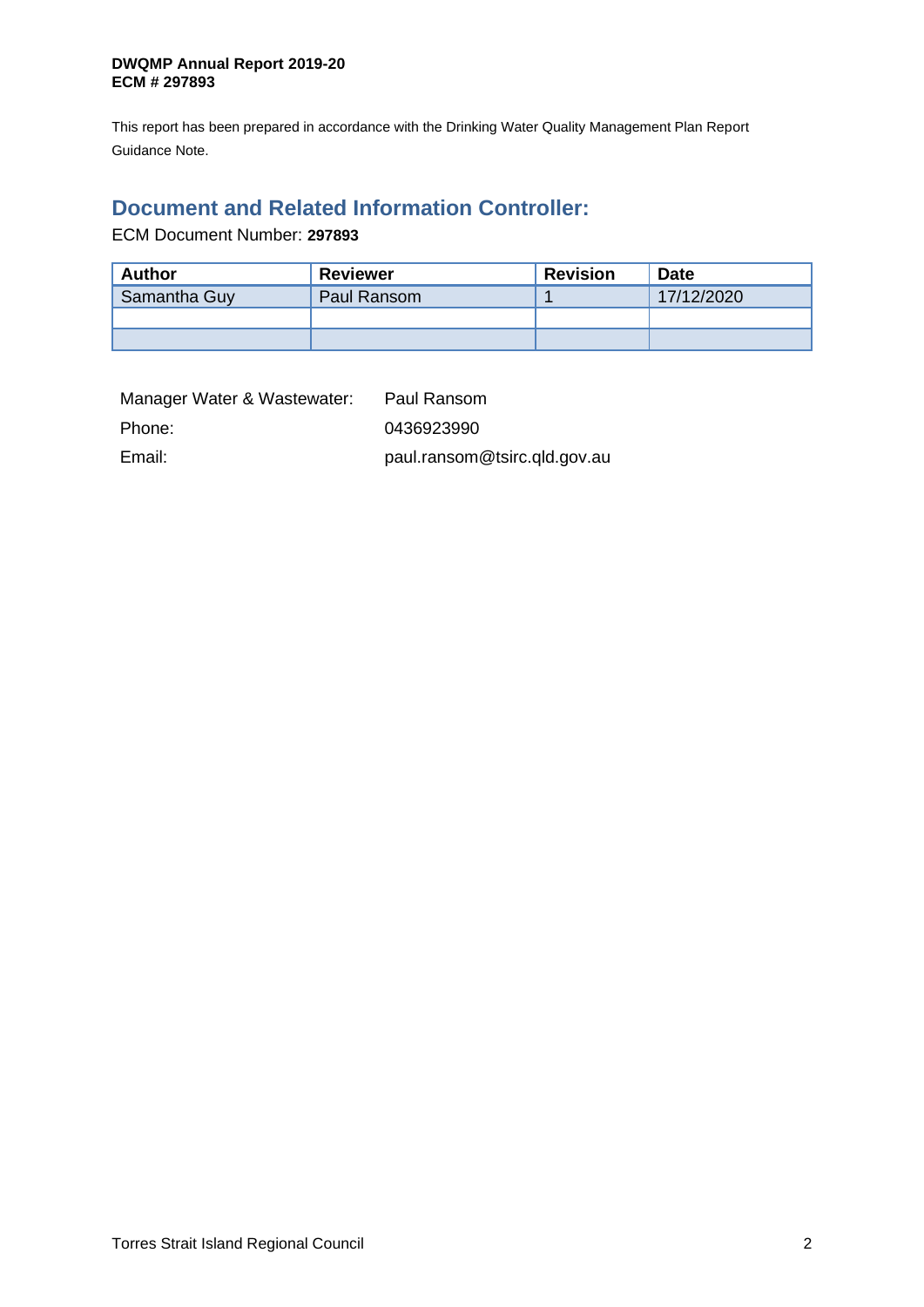# **Table of Contents**

| 1 |     |  |  |  |  |  |
|---|-----|--|--|--|--|--|
| 2 |     |  |  |  |  |  |
| 3 |     |  |  |  |  |  |
|   | 3.1 |  |  |  |  |  |
|   | 3.2 |  |  |  |  |  |
|   | 3.3 |  |  |  |  |  |
|   | 3.4 |  |  |  |  |  |
| 4 |     |  |  |  |  |  |
|   | 4.1 |  |  |  |  |  |
| 5 |     |  |  |  |  |  |
| 6 |     |  |  |  |  |  |
|   | 6.1 |  |  |  |  |  |
|   | 6.2 |  |  |  |  |  |
|   | 6.3 |  |  |  |  |  |
| 7 |     |  |  |  |  |  |
| 8 |     |  |  |  |  |  |
|   |     |  |  |  |  |  |
|   |     |  |  |  |  |  |

| Table 3: Implementation Status of Risk Management Improvement Program  8  |  |
|---------------------------------------------------------------------------|--|
| Table 4: Drinking Water Quality Performance - Verification Monitoring  11 |  |
|                                                                           |  |
|                                                                           |  |
|                                                                           |  |
|                                                                           |  |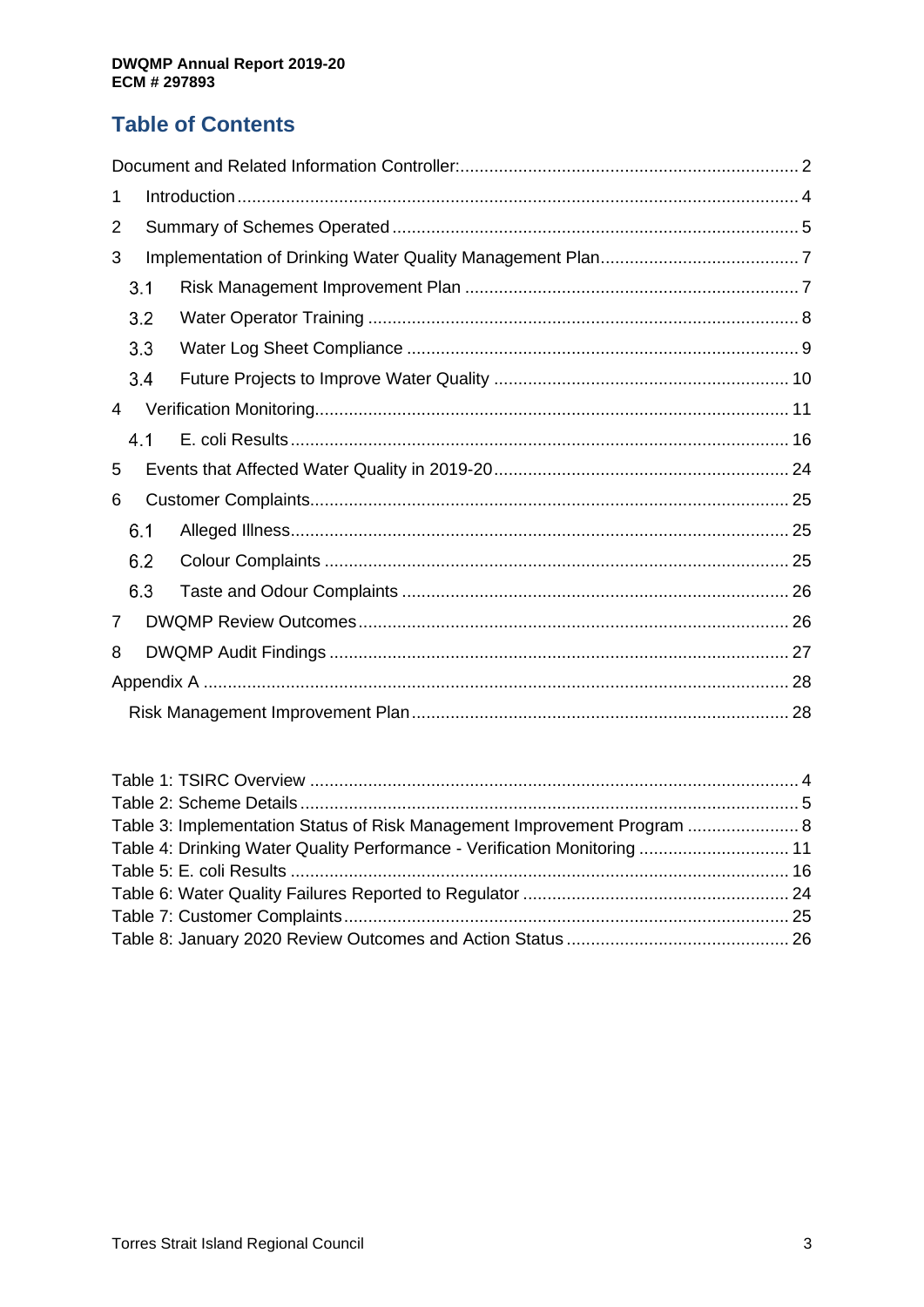## <span id="page-3-0"></span>**1 Introduction**

This is the Drinking Water Quality Management Plan (DWQMP) Annual Report for Torres Strait Island Regional Council (TSIRC) for the financial year 2019-2020.

TSIRC is a registered service provider, identification (SPID) number 500, serving 4,520 people across 15 communities on 14 islands in the Torres Strait. Implementation of the approved DWQMP ensures safe drinking water in order to protect public health. An overview of the water services provided by TSIRC are listed in Table 1.

| <b>Population Served</b>                       | <b>No. of Raw Water Storage Facilities</b> |
|------------------------------------------------|--------------------------------------------|
| 4,520                                          | 12 Lagoons                                 |
| <b>No. of Treated Water Storage Facilities</b> | <b>Length of Delivery Mains</b>            |
| <b>19 Reservoirs</b>                           | 105 km                                     |
| <b>No. of Sampling Locations</b>               | <b>No. of Customer Complaints</b>          |
| 15 communities $x 5 = 75$                      |                                            |

## <span id="page-3-1"></span>**Table 1: TSIRC Overview**

This report summarises compliance with the approved plan over the financial year and includes:

- Activities undertaken during the year in operating the drinking water schemes
- Drinking water quality results for the year
- Summary of events that affected water quality during the year
- DWQMP review findings

This report is submitted to the Queensland Water Supply Regulator (Department of Natural Resources, Mines and Energy) and is made available to the public through our website or for inspection upon request at council office.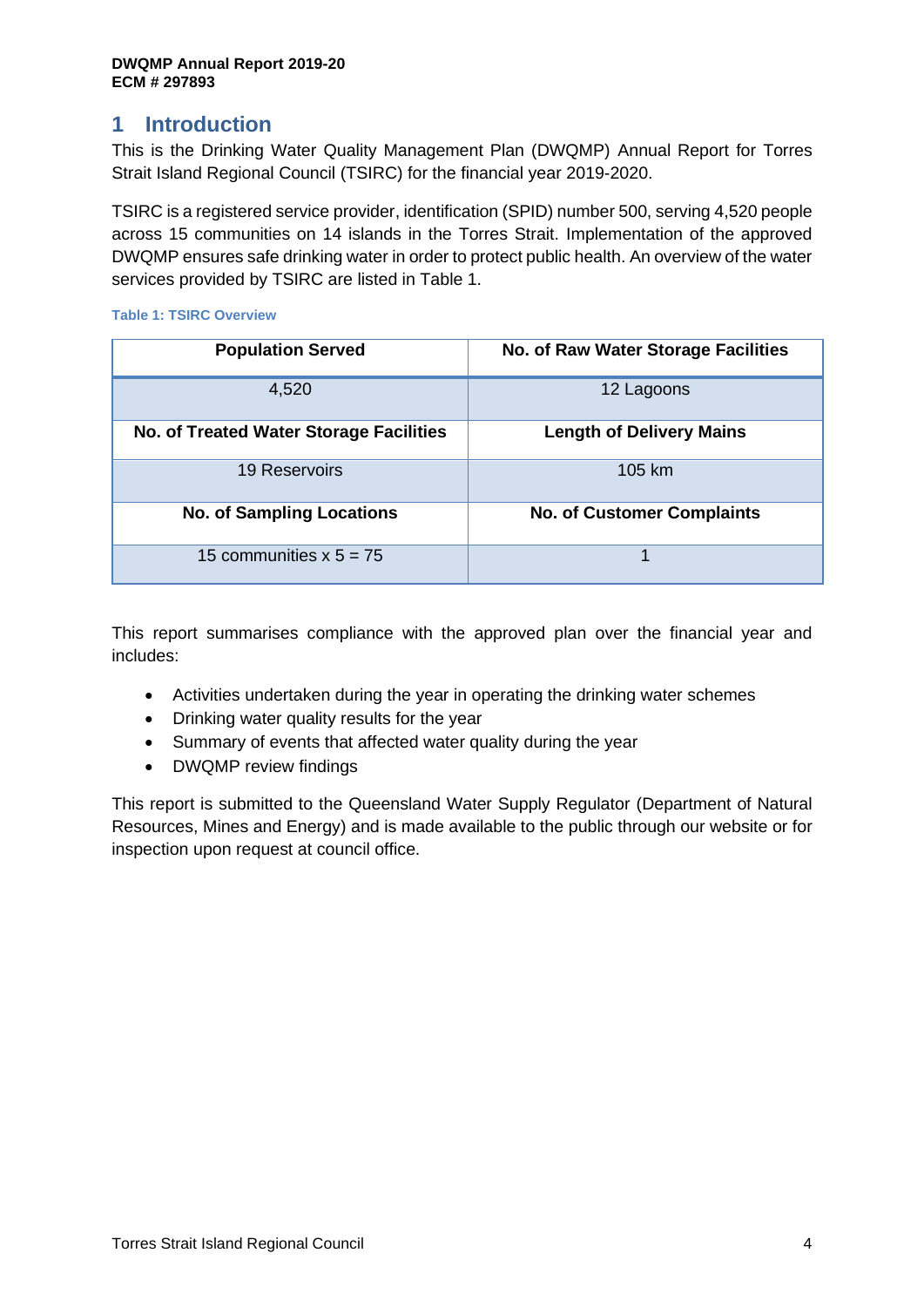# <span id="page-4-0"></span>**2 Summary of Schemes Operated**

[Table 2](#page-4-1) summarises the drinking water schemes operated by TSIRC.

## <span id="page-4-1"></span>**Table 2: Scheme Details**

| <b>Scheme</b><br><b>Name</b> | <b>Population</b><br><b>Served</b> | <b>Connections</b> | <b>Catchment Characteristics</b>                                             | <b>Treatment Process</b>                                                                                    |
|------------------------------|------------------------------------|--------------------|------------------------------------------------------------------------------|-------------------------------------------------------------------------------------------------------------|
| <b>Badu</b>                  | 813                                | 234                | 3 x Wells (Ground water)                                                     | Aeration<br>Coagulation (Alum)<br><b>Chlorine Disinfection</b><br>pH adjustment<br>Media filtration         |
| <b>Boigu</b>                 | 271                                | 93                 | 3 x Desalination Units<br>Lagoon (rainfall)                                  | Clarifier<br><b>Media Filtration</b><br><b>RO</b> Desalination<br><b>Chlorine Disinfection</b>              |
| <b>Dauan</b>                 | 191                                | 63                 | 4 x Wells<br>Lagoon (rainfall)                                               | <b>Media Filtration</b><br><b>Chlorine Disinfection</b>                                                     |
| <b>Erub</b>                  | 328                                | 126                | 1 x Well<br>Lagoon (rainfall)<br>1 x Desalination Unit (mobile)              | Clarifier<br><b>Sand Filtration</b><br><b>Chlorine Disinfection</b><br>pH Adjustment                        |
| <b>lama</b>                  | 319                                | 101                | 2 x Desalination Units<br>1 x Desalination Unit (mobile)                     | <b>Settling Tank</b><br><b>Media Filtration</b><br><b>RO</b> Desalination                                   |
| <b>Kirriri</b>               | 268                                | 80                 | 1 x Well<br>Torres Shire Council (TSC)<br><b>Water Supply</b>                | Ultra-Filtration by TSC<br><b>Media Filtration</b><br><b>Chlorine Disinfection</b><br><b>Bag filtration</b> |
| <b>Kubin</b>                 | 187                                | 92                 | 1 x Well<br>1 x Weir<br>Lagoon (rainfall)                                    | <b>Media Filtration</b><br><b>Chlorine Disinfection</b>                                                     |
| <b>Mabuiag</b>               | 210                                | 53                 | 1 x Desalination Unit (mobile)<br>Lagoon (rainfall)                          | <b>Media Filtration</b><br><b>Chlorine Disinfection</b>                                                     |
| <b>Masig</b>                 | 270                                | 109                | 1 x Desalination Unit (mobile)<br>Lagoon (rainfall)                          | <b>Settling Tank</b><br><b>Media Filtration</b><br><b>RO</b> Desalination<br><b>Chlorine Disinfection</b>   |
| <b>Mer</b>                   | 453                                | 137                | 3 x Desalination Unit<br>1 x Desalination Unit (mobile)<br>Lagoon (rainfall) | <b>Settling Tank</b><br><b>Media Filtration</b><br><b>RO</b> Desalination<br><b>Bag filtration</b>          |
| <b>Poruma</b>                | 167                                | 82                 | 1 x Desalination Unit (mobile)<br>Lagoon (rainfall)                          | <b>Settling Tank</b><br><b>Media Filtration</b><br><b>RO</b> Desalination                                   |
| <b>Saibai</b>                | 465                                | 109                | Lagoon (rainfall)                                                            | <b>Media Filtration</b>                                                                                     |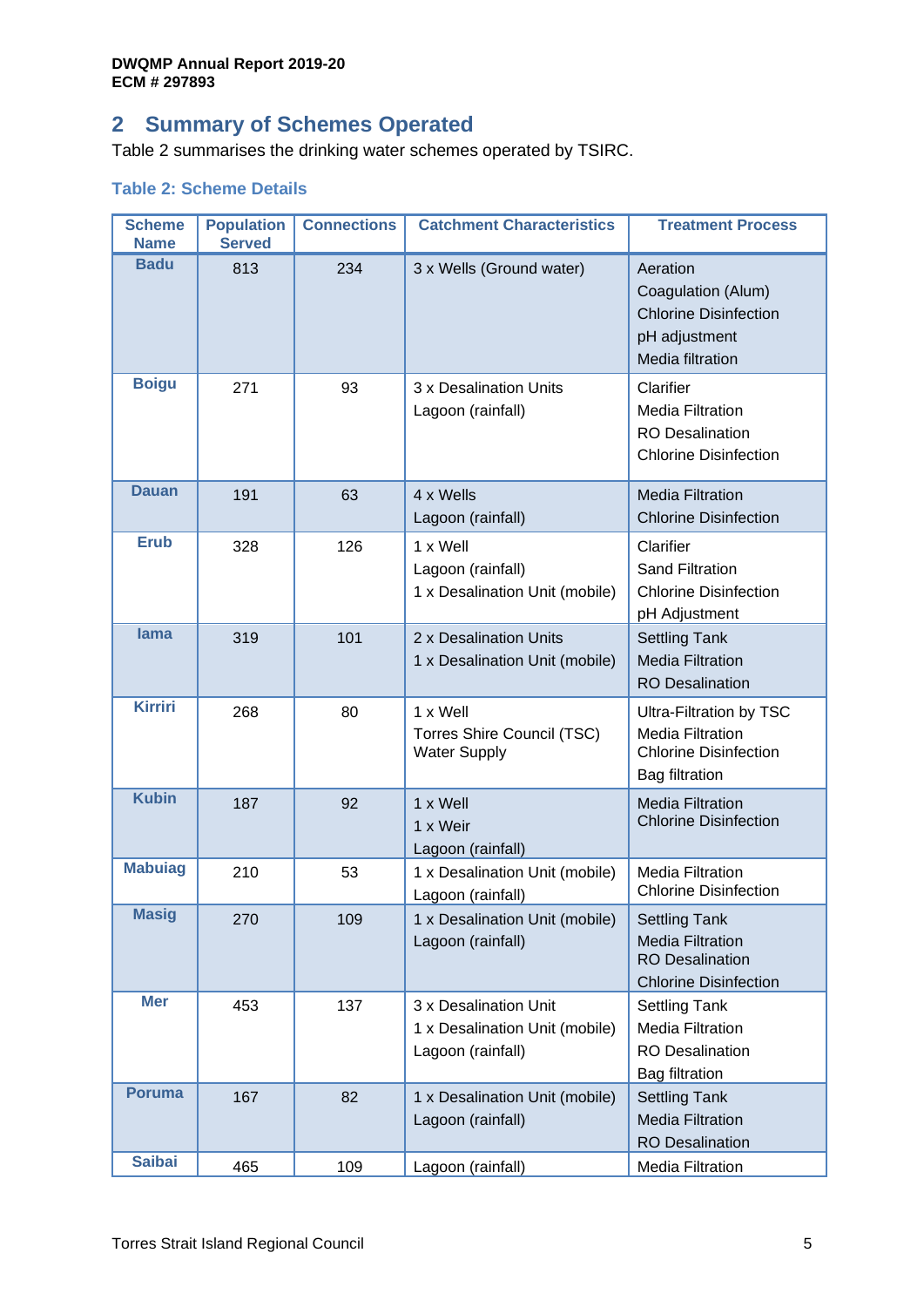| <b>Scheme</b><br><b>Name</b>                                                                | <b>Population</b><br><b>Served</b> | <b>Connections</b> | <b>Catchment Characteristics</b>                                             | <b>Treatment Process</b>                                |  |  |
|---------------------------------------------------------------------------------------------|------------------------------------|--------------------|------------------------------------------------------------------------------|---------------------------------------------------------|--|--|
|                                                                                             |                                    |                    |                                                                              | <b>Chlorine Disinfection</b><br><b>Bag Filtration</b>   |  |  |
| <b>St Pauls</b>                                                                             | 248                                | 107                | 3 x Well<br>1 x Weir<br>1 x Desalination Units<br>(mobile)                   | <b>Media Filtration</b><br><b>Chlorine Disinfection</b> |  |  |
| <b>Ugar</b>                                                                                 | 85                                 | 36                 | 2 x Wells<br>Lagoon (rainfall)<br>1 x Desalination Unit (mobile)             | <b>Media Filtration</b><br><b>Chlorine Disinfection</b> |  |  |
| <b>Warraber</b>                                                                             | 245                                | 80                 | Lagoon (rainfall)<br>1 x Desalination Unit<br>1 x Desalination Unit (mobile) | <b>Media Filtration</b><br><b>Chlorine Disinfection</b> |  |  |
| Note: Mobile desalination units are listed in the location they were set up on 30 June 2020 |                                    |                    |                                                                              |                                                         |  |  |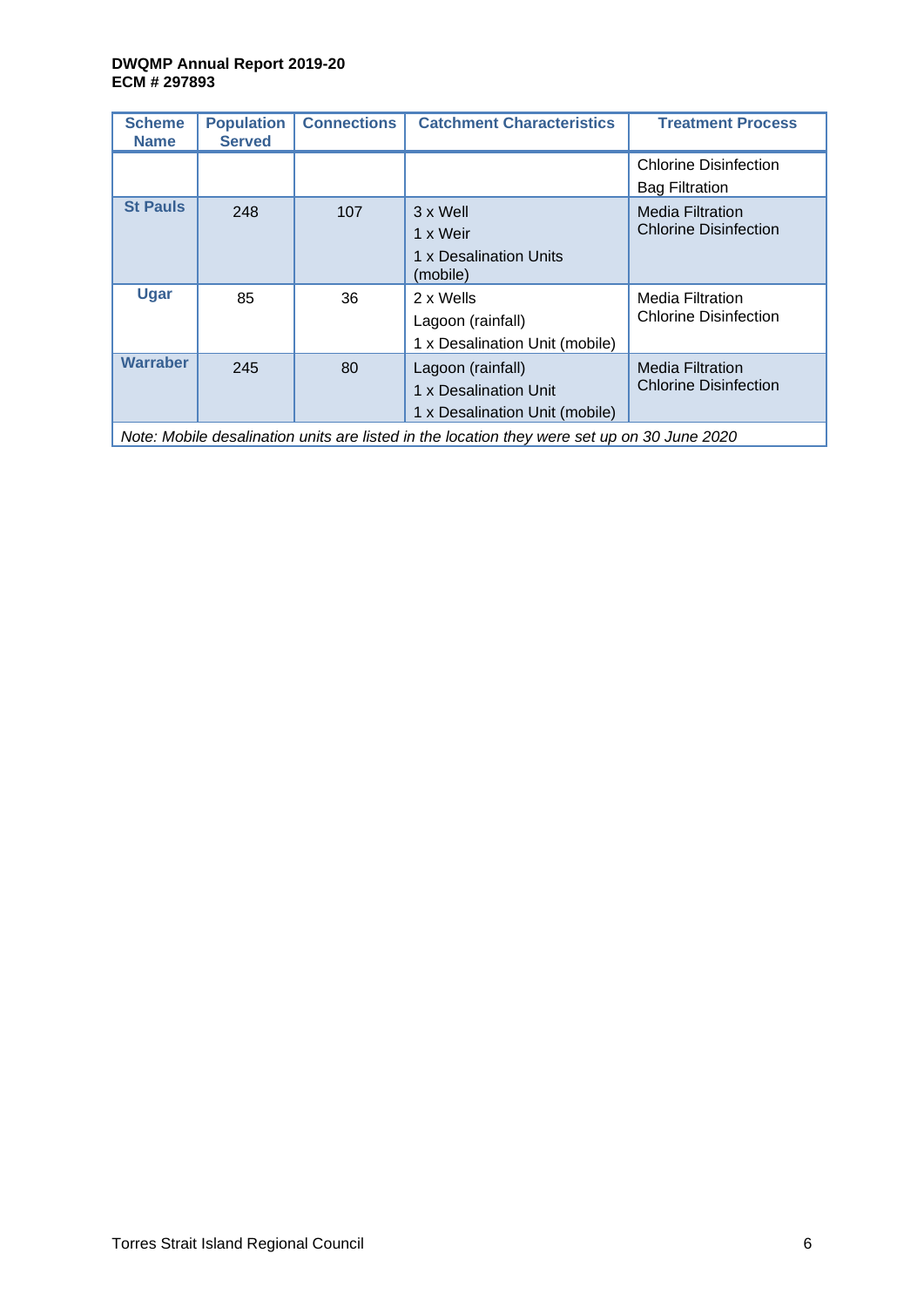# <span id="page-6-0"></span>**3 Implementation of Drinking Water Quality Management Plan**

Implementation of the DWQMP is an ongoing process, and an assessment of the implementation actions in 2019-20 has been undertaken.

There have been slight improvements in the following DWQMP areas in the 2019-20 year:

- Risk Management Improvement Program
- Operational and verification monitoring
- Review and continual improvements

When compared with previous annual performance, commitment to implementation is demonstrated in the areas of information gathering and assessment of risks. Further work is still needed in areas such as operational and maintenance procedures, hazard identification, and incident management.

## <span id="page-6-1"></span>**3.1 Risk Management Improvement Plan**

The Risk Management Improvement Plan (RMIP) captures actions for improving the management of risks identified within the DWQMP.

The actions implemented from the RMIP for the reporting period 1 July 2019 to 30 June 2020 are outlined in Table 3.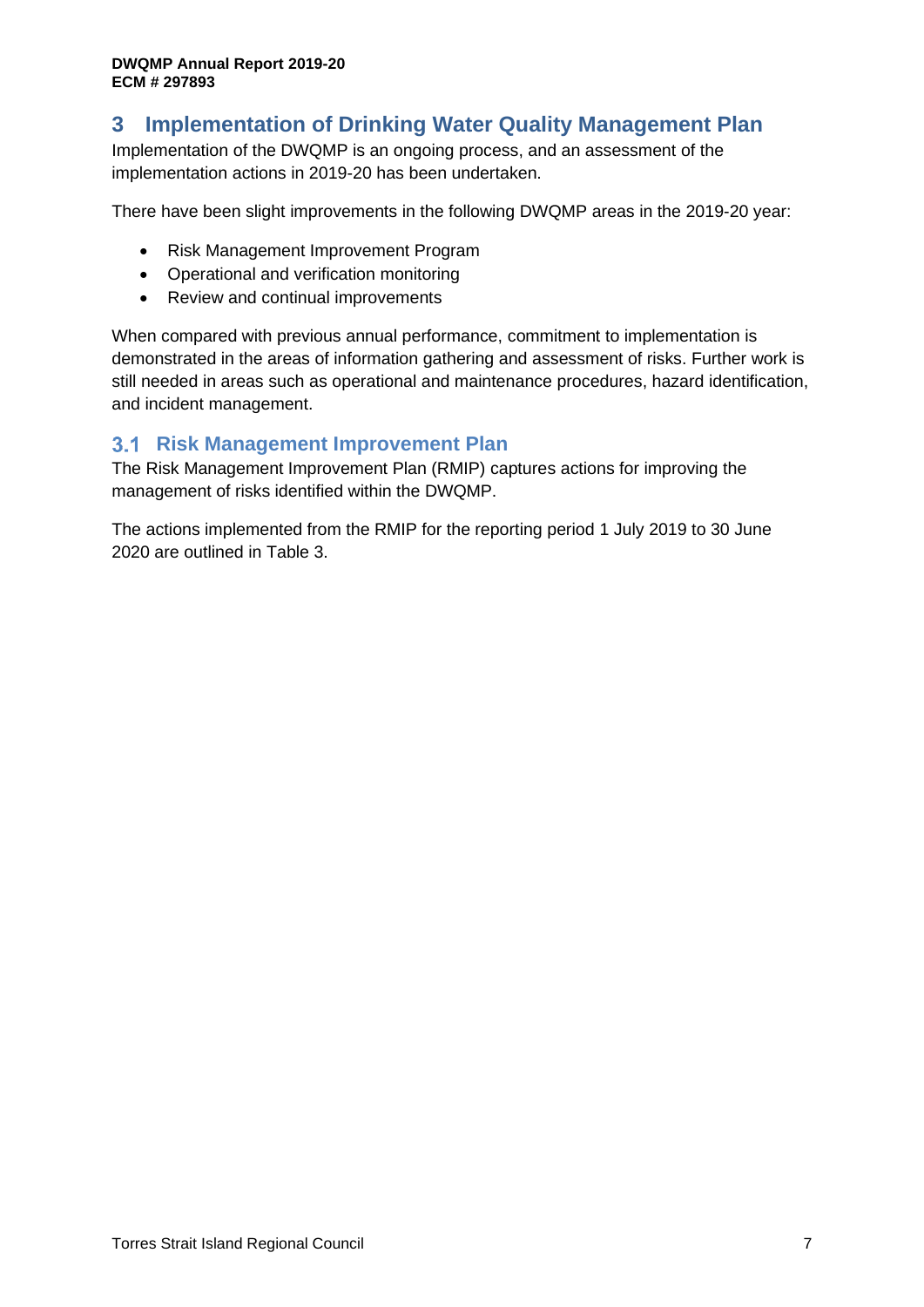| <b>Scheme</b><br><b>Name</b> | <b>Ref</b> | <b>Improvement Actions Taken</b>                                                                                                    | <b>Status</b>                           |
|------------------------------|------------|-------------------------------------------------------------------------------------------------------------------------------------|-----------------------------------------|
| <b>Hammond</b>               | RAM-18-124 | Install online turbidity meter integrated to<br><b>SCADA</b>                                                                        | Commissioned<br>October 2019            |
| <b>Mer</b>                   | RAM-18-042 | Install automated duty/standby chlorine dosing<br>and monitoring linked to SCADA                                                    | Commissioned and<br>Online October 2019 |
| <b>Masig</b>                 | RAM-18-041 | Install automated duty/standby chlorine dosing<br>and monitoring linked to SCADA                                                    | Commissioned and<br>Online October 2019 |
| Ugar                         | RAM-18-044 | Install automated duty/standby chlorine dosing<br>and monitoring linked to SCADA                                                    | Commissioned and<br>Online October 2019 |
| <b>All</b>                   | REC-18-02  | Update DWQMP to identify preventative<br>measures that are relevant to each scheme                                                  | <b>Completed February</b><br>2020       |
| <b>St Pauls</b>              | REC-18-007 | Update DWQMP and supporting documents to<br>reflect the source of water for the drinking<br>water scheme                            | <b>Completed February</b><br>2020       |
| <b>All</b>                   | REC-18-008 | Review DWQMP to confirm that the catchment<br>characteristics are documented accurately,<br>and all sources of water are identified | <b>Completed February</b><br>2020       |
| <b>All</b>                   | OFI-18-012 | Correct minor inconsistencies in<br>documentation                                                                                   | <b>Completed February</b><br>2020       |
| <b>Warraber</b>              | RAM-19-141 |                                                                                                                                     |                                         |
| Ugar                         | RAM-19-144 |                                                                                                                                     |                                         |
| <b>St Pauls</b>              | RAM-19-140 |                                                                                                                                     |                                         |
| <b>Saibai</b>                | RAM-19-137 |                                                                                                                                     |                                         |
| <b>Poruma</b>                | RAM-19-142 |                                                                                                                                     | Ongoing as required                     |
| <b>Mer</b>                   | RAM-19-146 | Improved maintenance activities implemented                                                                                         | onsite                                  |
| <b>Masig</b>                 | RAM-19-143 | through ensuring fire breaks onsite                                                                                                 |                                         |
| <b>Mabuiag</b>               | RAM-19-138 |                                                                                                                                     |                                         |
| <b>Kubin</b>                 | RAM-19-139 |                                                                                                                                     |                                         |
| <b>Erub</b>                  | RAM-19-145 |                                                                                                                                     |                                         |
| <b>Dauan</b>                 | RAM-19-136 |                                                                                                                                     |                                         |
| <b>Boigu</b>                 | RAM-19-135 |                                                                                                                                     |                                         |

## <span id="page-7-1"></span>**Table 3: Implementation Status of Risk Management Improvement Program**

During early-mid 2020 several significant impacts were experienced as a result of Covid-19 pandemic. The most prevalent impacts were due to restrictions in travel and as a result several actions from the RMIP have been deferred. Additional details of completed, deferred and future planned actions under the RMIP are included in Appendix A.

## <span id="page-7-0"></span>**Water Operator Training**

A total of 10 TSIRC employees successfully completed a Cert III Water & Wastewater Treatment Operations. Funding for the training is provided through the Major Infrastructure Program 6 (MIP6). This training provides the knowledge and skills required to monitor, operate, and maintain scheme operations. Further Cert II and Cert III training is planned to be conducted in 2021. Funding limitations and the remote location of operators makes Certificate II and III training for all staff difficult.

TSIRC's eLearning (online) platform is available for use for in-house training programs and includes specific training on the DWQMP. During 2019-2020 financial year training for the drinking water quality management plan was completed by multiple staff from across the business including engineering services, environmental and health services, and the executive office.

Since the role out of the eLearning platform in 2018 additional modules have been included focusing on training in the key aspects of maintenance for filtration, disinfection monitoring,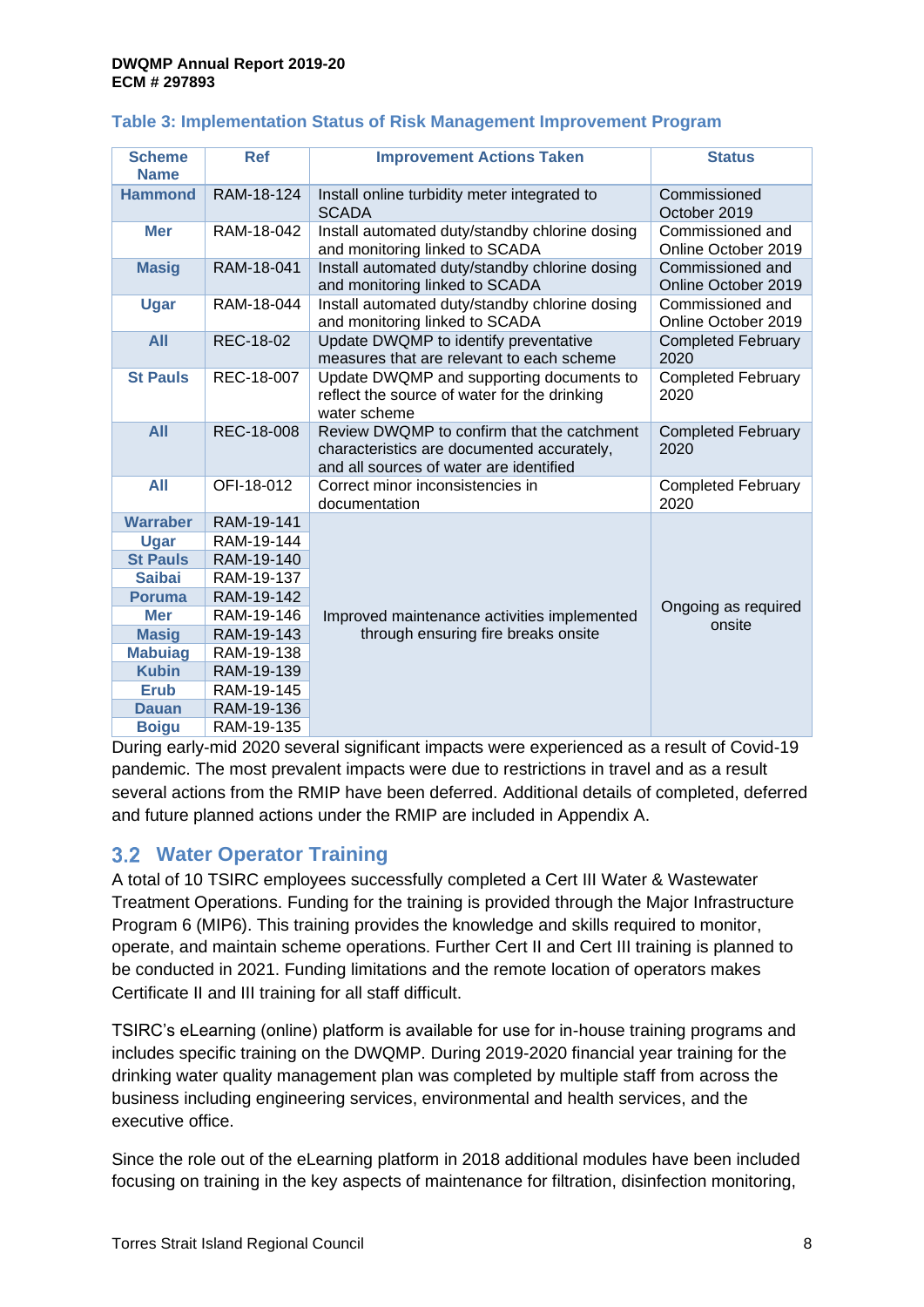sampling and calibration, water treatment log sheet completion and details on the importance of safe water.

## <span id="page-8-0"></span>**Water Log Sheet Compliance**

Tracking the completion of log sheets is a method used by TSIRC to ensure operations and maintenance activities as part of the DWQMP. This process has been in place for three consecutive years. Figure 1 reveals the 2019-2020 completion rate, which ranges between 80-100% across all water schemes. When compared to historical completion rates, this demonstrates steady improvements. Typically, log sheet completion is lower over the Christmas closure period.

As of 1 July 2020, all log sheet data is being input directly into the **SWIM Local Operations** database to move away from hand-written logsheets.



**Figure 1 Overall Log sheet Compliance 2019-20**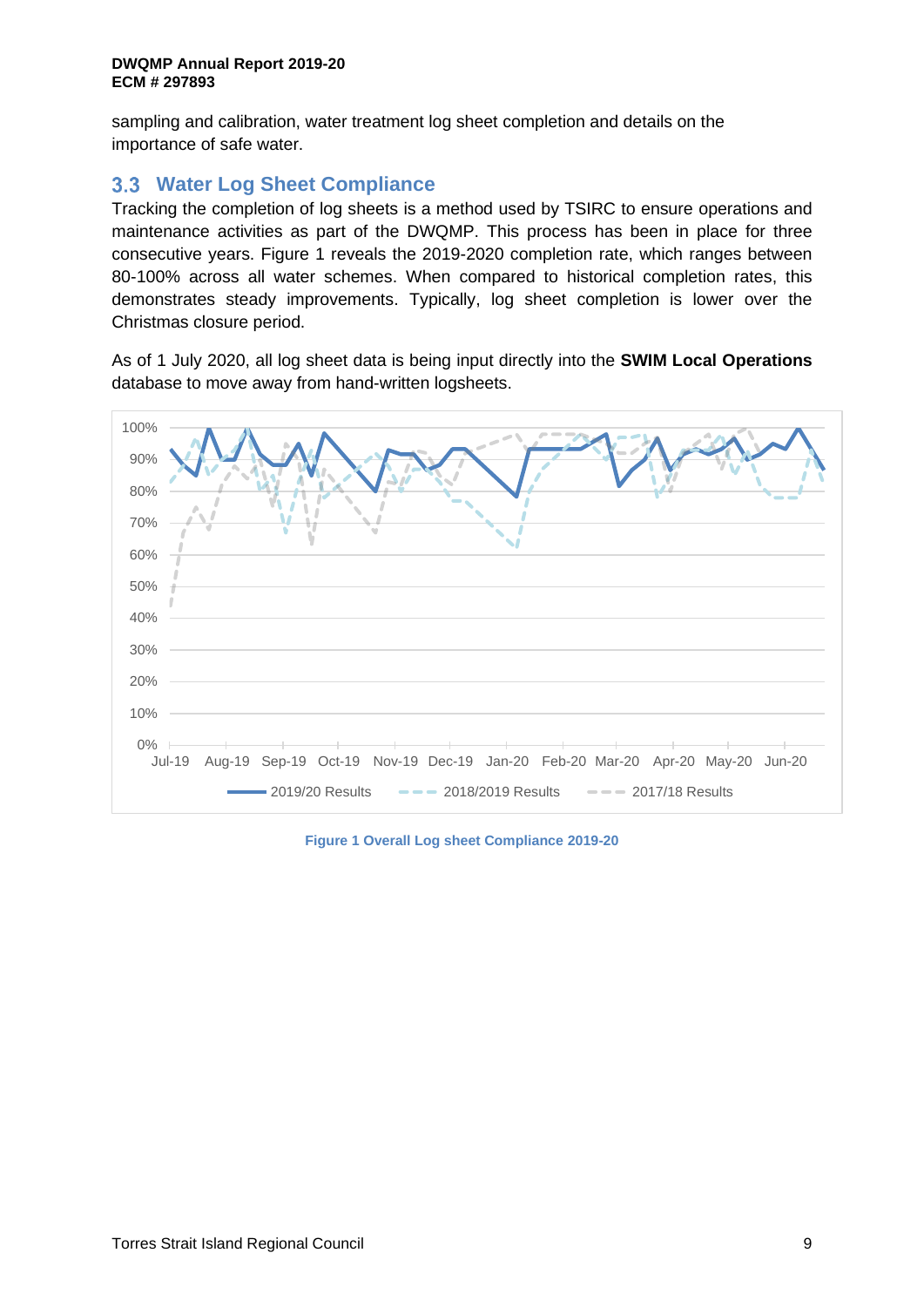## <span id="page-9-0"></span>**Future Projects to Improve Water Quality**

In addition to items in the RMIP, the following capital projects have been planned for 2020- 21 demonstrating TSIRC's commitment to improving water quality:

| <b>Division</b> | <b>Project</b>                                                                                                                                                                                                                                                  | <b>Project Dates</b> |
|-----------------|-----------------------------------------------------------------------------------------------------------------------------------------------------------------------------------------------------------------------------------------------------------------|----------------------|
| <b>Badu</b>     | <b>Construct New Ultra Filtration Plant</b>                                                                                                                                                                                                                     | $2021 - Q2$ to $Q3$  |
| <b>Boigu</b>    | <b>Upgrade Clarifier</b>                                                                                                                                                                                                                                        | $2021 - Q3$ to $Q4$  |
|                 | - Increase capacity to Improve settling time                                                                                                                                                                                                                    |                      |
| <b>Dauan</b>    | <b>WTP Upgrade</b><br>Increase media filter size to optimise treatment flow<br>rate<br>Replace media to optimise filtration capacity<br>Install bag filters<br>Construct New Rising Main - Redirect Well 1, 2 & 3 to<br>lagoon, have 1 treatment location (WTP) | $2021 - Q1$ to $Q3$  |
| <b>Erub</b>     | <b>Construct New Ultra Filtration Plant</b>                                                                                                                                                                                                                     | $2021 - Q1$ to Q2    |
| lama            | <b>Upgrade Clarifier</b><br>- Increase capacity to Improve settling time                                                                                                                                                                                        | $2021 - Q1$ to $Q2$  |
| <b>Kubin</b>    | <b>WTP Upgrade</b><br>Increase media filter size to optimise treatment flow<br>rate<br>Replace media to optimise filtration capacity<br>Install bag filters                                                                                                     | 2021 - Q2 to Q4      |
| <b>Mabuiag</b>  | <b>WTP Upgrade</b><br>Increase media filter size to optimise treatment flow<br>rate<br>Replace media to optimise filtration capacity<br>Install bag filters                                                                                                     | $2021 - Q2$ to $Q3$  |
| <b>Poruma</b>   | <b>WTP Upgrade</b><br>Increase media filter size to optimise treatment flow<br>rate<br>Replace media to optimise filtration capacity<br>$\overline{\phantom{a}}$<br>Install bag filters                                                                         | $2021 - Q3$ to $Q4$  |
| <b>Saibai</b>   | <b>WTP Upgrade</b><br>Increase media filter size to optimise treatment flow<br>rate                                                                                                                                                                             | $2021 - Q1$          |
| <b>St Pauls</b> | <b>WTP Upgrade</b><br>Increase media filter size to optimise treatment flow<br>rate<br>Replace media to optimise filtration capacity<br>Install bag filters                                                                                                     | $2021 - Q2$ to $Q4$  |
| Ugar            | Install Bag Filters at Bore 1 & 2                                                                                                                                                                                                                               | $2021 - Q1$ to $Q2$  |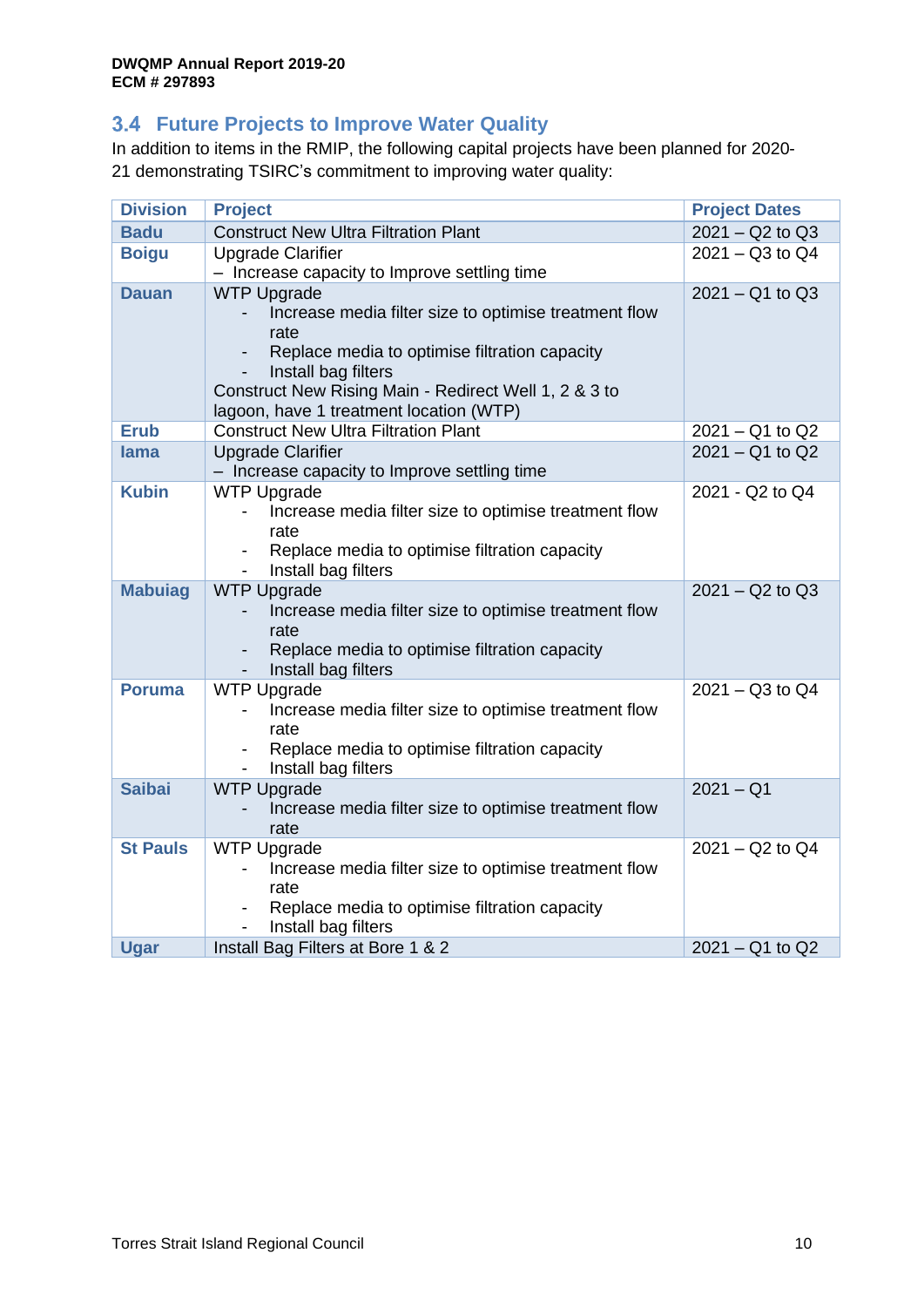# **4 Verification Monitoring**

The approved DWQMP requires 6-monthly sampling for all schemes for metals, nutrients, anions and physical properties. [Table 44](#page-10-2) summarises the water quality sample results from the Cairns Laboratory.0

<span id="page-10-2"></span>**Table 4: Drinking Water Quality Performance - Verification Monitoring**

<span id="page-10-1"></span><span id="page-10-0"></span>

| <b>Scheme</b><br>name | <b>Parameter</b>                   | <b>Water</b><br>quality<br>criteria | No. of<br>samples<br>required to be<br>collected per<br>year** | No. of<br>samples<br>collected<br>and tested | No. of non-<br>compliant<br>samples | <b>Comments</b>                                                                                                                               |
|-----------------------|------------------------------------|-------------------------------------|----------------------------------------------------------------|----------------------------------------------|-------------------------------------|-----------------------------------------------------------------------------------------------------------------------------------------------|
| <b>Badu</b>           | Alkalinity                         | $\sim$                              | $\overline{2}$                                                 | 1                                            | $\mathbf 0$                         |                                                                                                                                               |
|                       | Calcium                            |                                     | 0                                                              |                                              | $\mathbf 0$                         |                                                                                                                                               |
|                       | Chloride                           | 250 mg/L                            | $\overline{2}$                                                 | $\mathbf 1$                                  | $\mathbf 0$                         |                                                                                                                                               |
|                       | Colour                             | $≤ 15.0$ Hu                         | $\overline{2}$                                                 | 1                                            | 0                                   |                                                                                                                                               |
|                       | Conductivity                       | < 1000<br>$\mu$ S/cm                | $\overline{2}$                                                 | 1                                            | $\mathbf 0$                         |                                                                                                                                               |
|                       | Fluoride                           | $1.5$ mg/L                          | $\overline{2}$                                                 | 1                                            | $\mathbf 0$                         |                                                                                                                                               |
|                       | <b>Hardness</b>                    | 60-200<br>mg/L<br>CaCO <sub>3</sub> | $\overline{2}$                                                 | $\overline{1}$                               | (16/06/2020)                        | Reported result was <60mg/L CaCO <sub>3</sub> which is<br>below ADWG for aesthetics, not reported to<br>the regulator since aesthetic quality |
|                       | Heterotrophic Plate Count<br>(HPC) | $20 - 200$<br>/mL                   | $\overline{2}$                                                 | 5                                            | 0                                   |                                                                                                                                               |
|                       | <b>Iron</b>                        | $0.3$ mg/L                          | $\overline{2}$                                                 | 1                                            | $\pmb{0}$                           |                                                                                                                                               |
|                       | Magnesium                          | ä,                                  | 0                                                              | 1                                            | 0                                   |                                                                                                                                               |
|                       | Manganese                          | $< 0.05$ mg/L                       | $\overline{2}$                                                 | 1                                            | $\pmb{0}$                           |                                                                                                                                               |
|                       | pH                                 | $6.5 - 8.5$                         | $\overline{2}$                                                 | 1                                            | 0                                   |                                                                                                                                               |
|                       | Potassium                          |                                     | 0                                                              | $\mathbf{1}$                                 | $\pmb{0}$                           |                                                                                                                                               |
|                       | Silicon                            | ä,                                  | 0                                                              | 1                                            | 0                                   |                                                                                                                                               |
|                       | Sodium                             | 180 mg/L                            |                                                                | 1                                            | $\mathbf 0$                         |                                                                                                                                               |
|                       | Sulphate                           | $\leq$ 250 mg/L                     | $\overline{2}$                                                 | 1                                            | 0                                   |                                                                                                                                               |
|                       | <b>Total Dissolved Salts</b>       |                                     | $\pmb{0}$                                                      |                                              | $\mathbf 0$                         |                                                                                                                                               |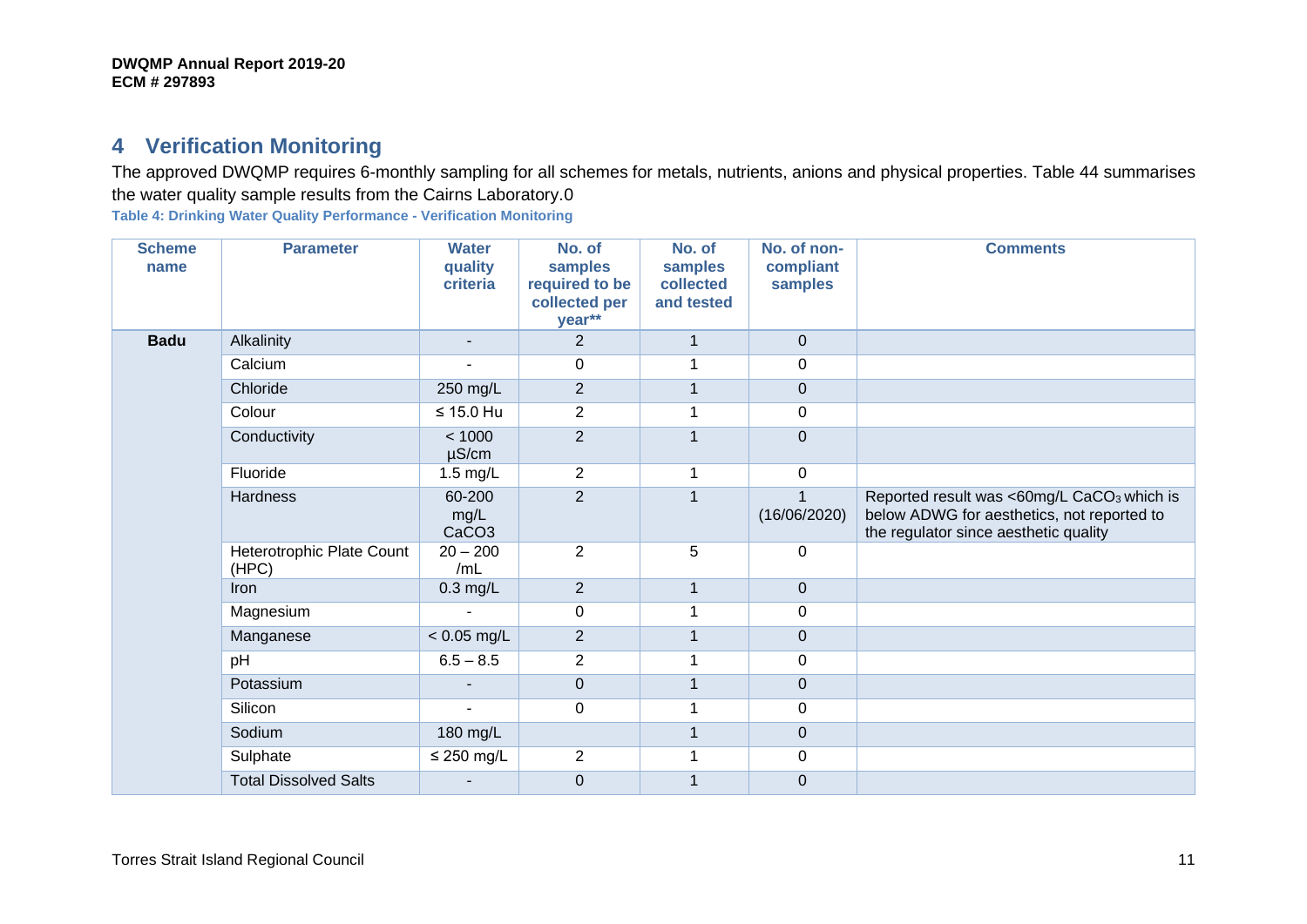|              | Turbidity                                 | $< 1$ NTU                           | $\overline{2}$ | $\mathbf{1}$ | $\mathbf 0$      |                                                                                                                                               |
|--------------|-------------------------------------------|-------------------------------------|----------------|--------------|------------------|-----------------------------------------------------------------------------------------------------------------------------------------------|
| <b>Boigu</b> | Alkalinity                                | $\blacksquare$                      | $\mathbf{2}$   | $\mathbf{1}$ | $\mathbf 0$      |                                                                                                                                               |
|              | Calcium                                   | $\blacksquare$                      | $\mathsf 0$    | $\mathbf{1}$ | 0                |                                                                                                                                               |
|              | Chloride                                  | 250 mg/L                            | $\overline{2}$ | $\mathbf{1}$ | $\mathbf{0}$     |                                                                                                                                               |
|              | Colour                                    | $\leq 15.0$ Hu                      | $\overline{2}$ | $\mathbf{1}$ | $\mathbf 0$      |                                                                                                                                               |
|              | Conductivity                              | < 1000<br>$\mu$ S/cm                | $\overline{2}$ | $\mathbf{1}$ | $\mathbf 0$      |                                                                                                                                               |
|              | Fluoride                                  | $1.5$ mg/L                          | 2              | 1            | $\mathbf 0$      |                                                                                                                                               |
|              | Hardness                                  | 60-200<br>mg/L<br>CaCO <sub>3</sub> | $\overline{2}$ | $\mathbf{1}$ | (16/06/2020)     | Reported result was <60mg/L CaCO <sub>3</sub> which is<br>below ADWG for aesthetics, not reported to<br>the regulator since aesthetic quality |
|              | Heterotrophic Plate Count<br>(HPC)        | $20 - 200$<br>/mL                   | $\overline{2}$ | 8            | $\mathbf 0$      |                                                                                                                                               |
|              | Iron                                      | $0.3$ mg/L                          | $\overline{2}$ | $\mathbf{1}$ | $\overline{0}$   |                                                                                                                                               |
|              | Magnesium                                 |                                     | $\pmb{0}$      | $\mathbf{1}$ | $\mathsf 0$      |                                                                                                                                               |
|              | Manganese                                 | $< 0.05$ mg/L                       | $\sqrt{2}$     | $\mathbf{1}$ | $\pmb{0}$        |                                                                                                                                               |
|              | pH                                        | $6.5 - 8.5$                         | $\overline{2}$ | $\mathbf{1}$ | $\mathbf 0$      |                                                                                                                                               |
|              | Potassium                                 | $\sim$                              | $\pmb{0}$      | $\mathbf{1}$ | $\mathbf 0$      |                                                                                                                                               |
|              | Silicon                                   | $\mathbf{r}$                        | $\pmb{0}$      | $\mathbf 1$  | $\boldsymbol{0}$ |                                                                                                                                               |
|              | Sodium                                    | 180 mg/L                            |                | $\mathbf{1}$ | $\mathbf 0$      |                                                                                                                                               |
|              | Sulphate                                  | $\leq$ 250 mg/L                     | $\overline{2}$ | $\mathbf{1}$ | $\mathbf 0$      |                                                                                                                                               |
|              | <b>Total Dissolved Salts</b>              | $\blacksquare$                      | $\pmb{0}$      | $\mathbf{1}$ | $\overline{0}$   |                                                                                                                                               |
|              | Turbidity                                 | $< 1$ NTU                           | $\mathbf{2}$   | $\mathbf{1}$ | $\mathbf 0$      |                                                                                                                                               |
| Erub         | <b>Heterotrophic Plate Count</b><br>(HPC) | $20 - 200$<br>/mL                   | $\overline{2}$ | 5            | $\overline{0}$   |                                                                                                                                               |
| <b>Masig</b> | Alkalinity                                | $\blacksquare$                      | $\overline{2}$ | $\mathbf 1$  | $\mathsf 0$      |                                                                                                                                               |
|              | Calcium                                   | $\blacksquare$                      | $\mathbf 0$    | $\mathbf{1}$ | $\pmb{0}$        |                                                                                                                                               |
|              | Chloride                                  | 250 mg/L                            | $\overline{2}$ | $\mathbf{1}$ | $\mathbf 0$      |                                                                                                                                               |
|              | Colour                                    | $\leq 15.0$ Hu                      | $\sqrt{2}$     | $\mathbf{1}$ | $\mathbf 0$      |                                                                                                                                               |
|              | Conductivity                              | < 1000<br>$\mu$ S/cm                | $\overline{c}$ | 1            | $\mathbf 0$      |                                                                                                                                               |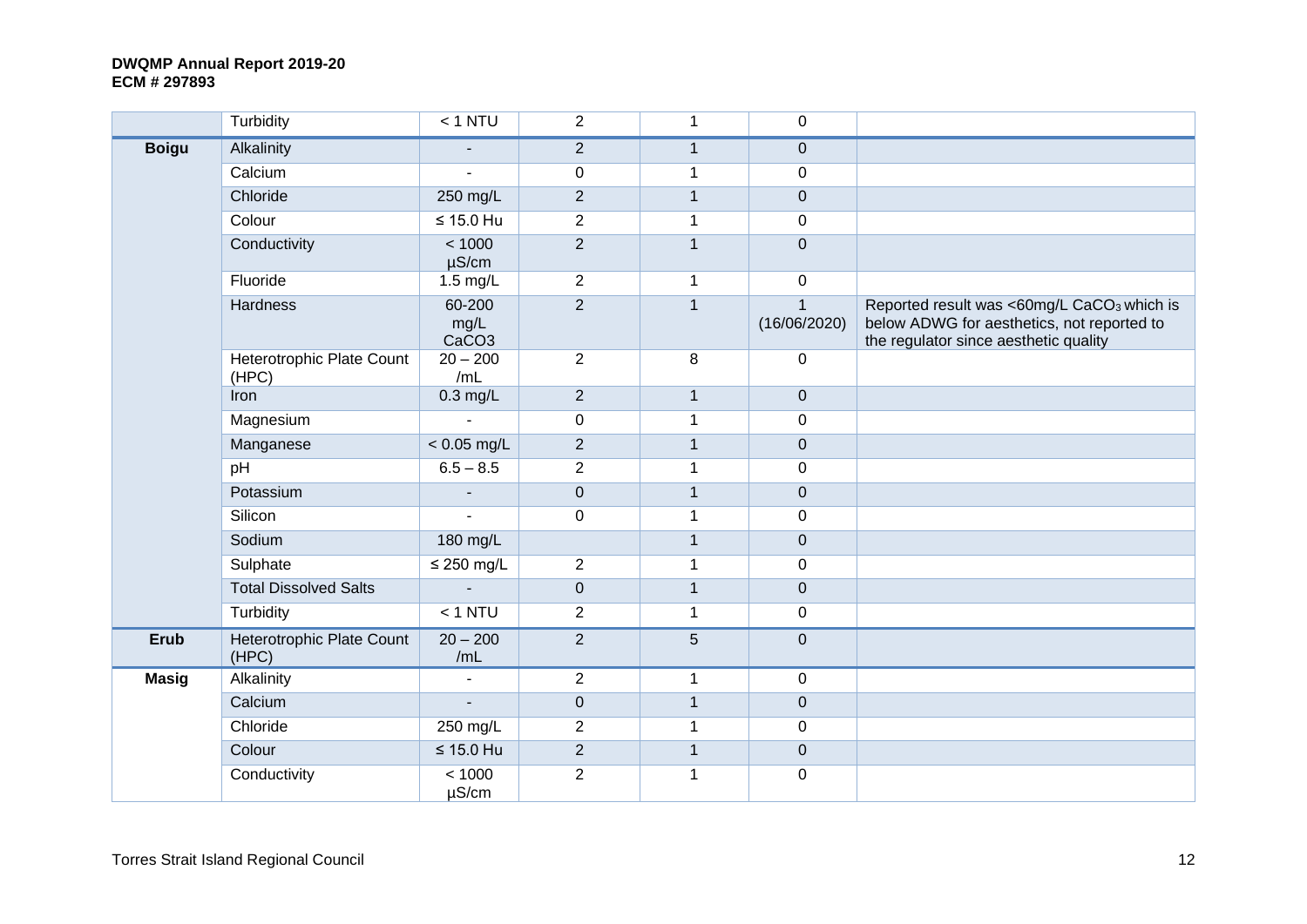|        | Fluoride                           | 1.5 mg/L                            | $\overline{2}$   | $\mathbf{1}$   | $\pmb{0}$         |                                                                                                                                               |
|--------|------------------------------------|-------------------------------------|------------------|----------------|-------------------|-----------------------------------------------------------------------------------------------------------------------------------------------|
|        | Hardness                           | 60-200<br>mg/L<br>CaCO <sub>3</sub> | $\overline{2}$   | 1              | 1<br>(16/06/2020) | Reported result was <60mg/L CaCO <sub>3</sub> which is<br>below ADWG for aesthetics, not reported to<br>the regulator since aesthetic quality |
|        | Heterotrophic Plate Count<br>(HPC) | $20 - 200$<br>/mL                   | $\overline{2}$   | 6              | $\mathbf 0$       |                                                                                                                                               |
|        | Iron                               | $0.3$ mg/L                          | $\overline{2}$   | 1              | $\mathbf 0$       |                                                                                                                                               |
|        | Magnesium                          | ÷,                                  | $\mathbf 0$      | $\mathbf{1}$   | $\pmb{0}$         |                                                                                                                                               |
|        | Manganese                          | $< 0.05$ mg/L                       | $\overline{c}$   | 1              | $\mathbf 0$       |                                                                                                                                               |
|        | pH                                 | $6.5 - 8.5$                         | $\overline{c}$   | $\mathbf{1}$   | $\mathbf 0$       |                                                                                                                                               |
|        | Potassium                          |                                     | $\boldsymbol{0}$ | 1              | 0                 |                                                                                                                                               |
|        | Silicon                            |                                     | $\pmb{0}$        | $\mathbf{1}$   | $\mathbf 0$       |                                                                                                                                               |
|        | Sodium                             | 180 mg/L                            |                  | 1              | $\mathbf 0$       |                                                                                                                                               |
|        | Sulphate                           | $\leq$ 250 mg/L                     | $\overline{2}$   | $\mathbf{1}$   | $\mathbf 0$       |                                                                                                                                               |
|        | <b>Total Dissolved Salts</b>       |                                     | $\mathbf 0$      | $\mathbf{1}$   | $\mathbf 0$       |                                                                                                                                               |
|        | Turbidity                          | $< 1$ NTU                           | $\overline{2}$   | $\mathbf{1}$   | $\mathbf 0$       |                                                                                                                                               |
| Poruma | Alkalinity                         | $\blacksquare$                      | $\overline{2}$   | $\mathbf{1}$   | 0                 |                                                                                                                                               |
|        | Calcium                            |                                     | $\pmb{0}$        | $\mathbf{1}$   | $\mathbf 0$       |                                                                                                                                               |
|        | Chloride                           | 250 mg/L                            | $\overline{c}$   | $\mathbf{1}$   | $\mathbf 0$       |                                                                                                                                               |
|        | Colour                             | $\leq 15.0$ Hu                      | $\overline{2}$   | $\mathbf{1}$   | $\mathbf 0$       |                                                                                                                                               |
|        | Conductivity                       | < 1000<br>$\mu$ S/cm                | $\overline{2}$   | 1              | 0                 |                                                                                                                                               |
|        | Fluoride                           | 1.5 mg/L                            | $\overline{2}$   | $\mathbf{1}$   | $\mathbf 0$       |                                                                                                                                               |
|        | Hardness                           | 60-200<br>mg/L<br>CaCO <sub>3</sub> | $\overline{2}$   | $\mathbf{1}$   | 1<br>(16/06/2020) | Reported result was <60mg/L CaCO <sub>3</sub> which is<br>below ADWG for aesthetics, not reported to<br>the regulator since aesthetic quality |
|        | Heterotrophic Plate Count<br>(HPC) | $20 - 200$<br>/mL                   | $\overline{2}$   | $\overline{4}$ | $\mathbf 0$       |                                                                                                                                               |
|        | Iron                               | $0.3$ mg/L                          | $\overline{2}$   | 1              | $\mathbf 0$       |                                                                                                                                               |
|        | Magnesium                          |                                     | $\pmb{0}$        | $\mathbf{1}$   | $\mathbf 0$       |                                                                                                                                               |
|        | Manganese                          | $< 0.05$ mg/L                       | $\overline{2}$   | $\mathbf 1$    | 0                 |                                                                                                                                               |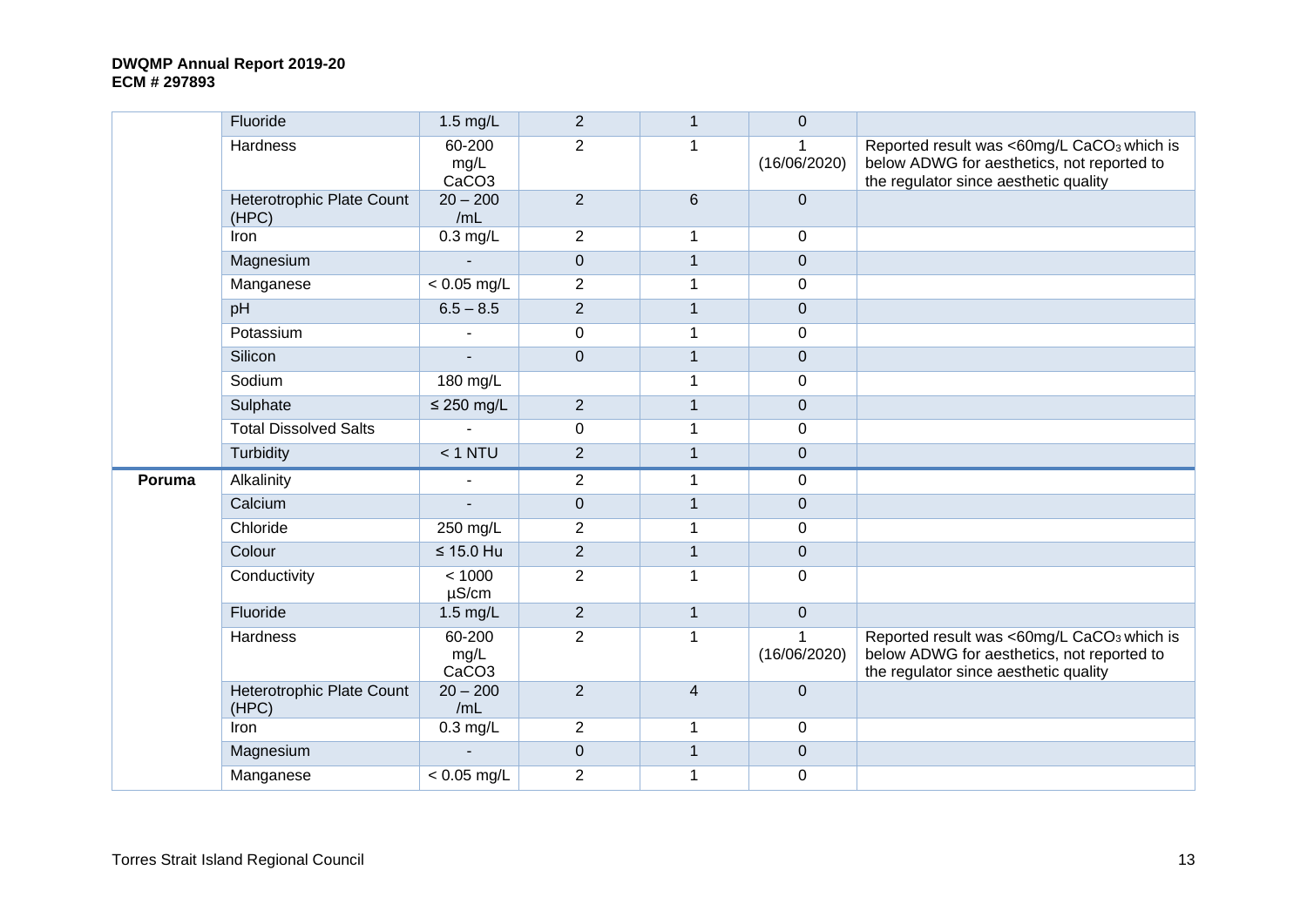|               | pH                           | $6.5 - 8.5$                         | $\overline{2}$   | $\mathbf{1}$   | $\overline{0}$                 |                                                                                                                                               |
|---------------|------------------------------|-------------------------------------|------------------|----------------|--------------------------------|-----------------------------------------------------------------------------------------------------------------------------------------------|
|               | Potassium                    |                                     | $\pmb{0}$        | 1              | $\mathbf 0$                    |                                                                                                                                               |
|               | Silicon                      | $\blacksquare$                      | $\mathbf 0$      | $\mathbf{1}$   | $\mathbf 0$                    |                                                                                                                                               |
|               | Sodium                       | 180 mg/L                            |                  | 1              | $\Omega$                       |                                                                                                                                               |
|               | Sulphate                     | $\leq$ 250 mg/L                     | $\overline{2}$   | $\mathbf{1}$   | $\mathbf 0$                    |                                                                                                                                               |
|               | <b>Total Dissolved Salts</b> |                                     | $\mathbf 0$      | 1              | $\Omega$                       |                                                                                                                                               |
|               | Turbidity                    | $< 1$ NTU                           | $\overline{2}$   | $\mathbf{1}$   | $\overline{0}$                 |                                                                                                                                               |
| <b>Saibai</b> | Alkalinity                   | $\blacksquare$                      | $\overline{2}$   | $\mathbf 1$    | $\mathbf 0$                    |                                                                                                                                               |
|               | Calcium                      |                                     | $\boldsymbol{0}$ | $\overline{1}$ | $\overline{0}$                 |                                                                                                                                               |
|               | Chloride                     | 250 mg/L                            | $\overline{2}$   | 1              | $\Omega$                       |                                                                                                                                               |
|               | Colour                       | $\leq 15.0$ Hu                      | $\overline{2}$   | $\overline{2}$ | (26/08/2019)                   | Result was 22 HU. Not reported to the<br>regulator since AQWG value is for aesthetics.                                                        |
|               | Conductivity                 | < 1000<br>$\mu$ S/cm                | $\overline{2}$   | $\mathbf 1$    | 0                              |                                                                                                                                               |
|               | Fluoride                     | $1.5$ mg/L                          | $\overline{2}$   | $\mathbf{1}$   | $\overline{0}$                 |                                                                                                                                               |
|               | <b>Hardness</b>              | 60-200<br>mg/L<br>CaCO <sub>3</sub> | $\overline{2}$   | 1              | -1<br>(26/8/2019)              | Reported result was <60mg/L CaCO <sub>3</sub> which is<br>below ADWG for aesthetics, not reported to<br>the regulator since aesthetic quality |
|               | Iron                         | $0.3$ mg/L                          | $\overline{2}$   | $\overline{1}$ | $\Omega$                       |                                                                                                                                               |
|               | Magnesium                    |                                     | $\mathbf 0$      | 1              | 0                              |                                                                                                                                               |
|               | Manganese                    | $< 0.05$ mg/L                       | $\overline{2}$   | $\mathbf{1}$   | $\mathbf 0$                    |                                                                                                                                               |
|               | pH                           | $6.5 - 8.5$                         | $\overline{2}$   | $\mathbf{1}$   | $\overline{1}$<br>(26/08/2019) | Non-compliant result was pH 9.3, not reported<br>as value is for aesthetics (pH >11 considered<br>extreme and may affect health)              |
|               | Potassium                    | $\blacksquare$                      | $\mathbf 0$      | $\mathbf{1}$   | $\overline{0}$                 |                                                                                                                                               |
|               | Silicon                      |                                     | $\mathbf 0$      | 1              | $\mathbf 0$                    |                                                                                                                                               |
|               | Sodium                       | 180 mg/L                            |                  | $\mathbf{1}$   | $\mathbf 0$                    |                                                                                                                                               |
|               | Sulphate                     | $\leq$ 250 mg/L                     | $\overline{2}$   | $\overline{1}$ | 0                              |                                                                                                                                               |
|               | <b>Total Dissolved Salts</b> |                                     | $\mathbf 0$      | $\mathbf{1}$   | $\mathbf 0$                    |                                                                                                                                               |
|               | Turbidity                    | $< 1$ NTU                           | $\overline{2}$   | 1              | (26/08/2019)                   | Non-compliant result was 32 NTU, not<br>reported to regulator since aesthetic quality,                                                        |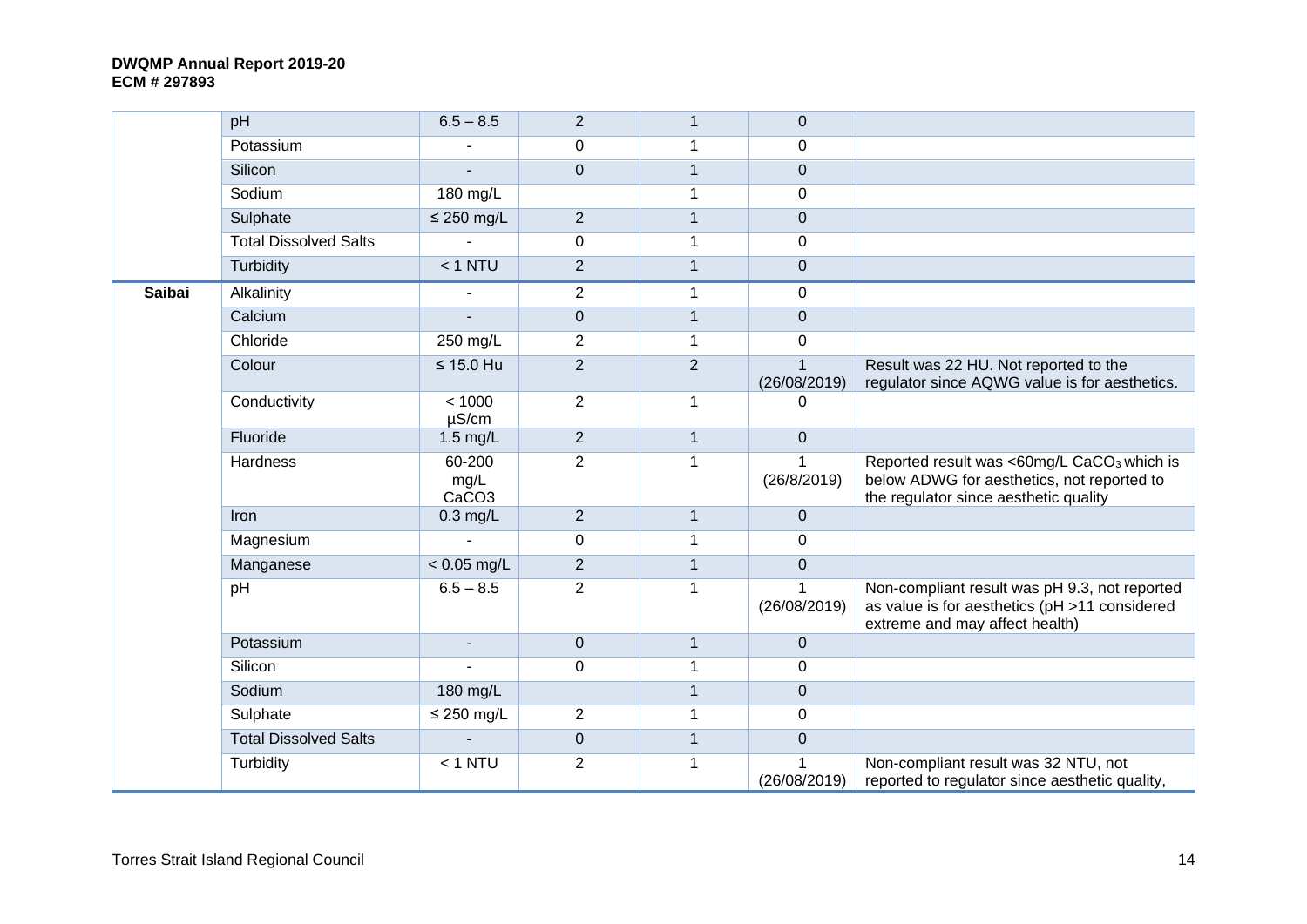|                 |                                    |                                     |                |              |                | however <1 NTU is the target for effective<br>disinfection                                                                        |
|-----------------|------------------------------------|-------------------------------------|----------------|--------------|----------------|-----------------------------------------------------------------------------------------------------------------------------------|
| <b>St Pauls</b> | Heterotrophic Plate Count<br>(HPC) | $20 - 200$<br>/mL                   | $\overline{2}$ | 5            | $\Omega$       |                                                                                                                                   |
| Warraber        | Alkalinity                         | $\overline{a}$                      | $\overline{2}$ | 1            | 0              |                                                                                                                                   |
|                 | Calcium                            | $\blacksquare$                      | $\pmb{0}$      |              | $\mathbf 0$    |                                                                                                                                   |
|                 | Chloride                           | 250 mg/L                            | $\overline{2}$ | 1            | $\mathbf 0$    |                                                                                                                                   |
|                 | Colour                             | $\leq 15.0$ Hu                      | $\overline{2}$ |              | $\mathbf 0$    |                                                                                                                                   |
|                 | Conductivity                       | < 1000<br>$\mu$ S/cm                | $\overline{2}$ |              | 0              |                                                                                                                                   |
|                 | Fluoride                           | 1.5 mg/L                            | $\overline{2}$ | $\mathbf{1}$ | $\Omega$       |                                                                                                                                   |
|                 | Hardness                           | 60-200<br>mg/L<br>CaCO <sub>3</sub> | $\overline{2}$ |              | (03/09/2019)   | Reported result was <60mg/L CaCO3 which is<br>below ADWG for aesthetics, not reported to<br>the regulator since aesthetic quality |
|                 | Heterotrophic Plate Count<br>(HPC) | $20 - 200$<br>/mL                   | $\overline{2}$ | 5            | $\mathbf 0$    |                                                                                                                                   |
|                 | Magnesium                          |                                     | $\mathbf 0$    | 1            | 0              |                                                                                                                                   |
|                 | pH                                 | $6.5 - 8.5$                         | $\overline{2}$ | 1            | $\mathbf 0$    |                                                                                                                                   |
|                 | Potassium                          |                                     | $\mathbf 0$    |              | $\overline{0}$ |                                                                                                                                   |
|                 | Silicon                            |                                     | $\overline{0}$ | 1            | $\mathbf 0$    |                                                                                                                                   |
|                 | Sodium                             | 180 mg/L                            |                | 1            | 0              |                                                                                                                                   |
|                 | Sulphate                           | $\leq$ 250 mg/L                     | $\overline{2}$ | $\mathbf{1}$ | $\mathbf 0$    |                                                                                                                                   |
|                 | <b>Total Dissolved Salts</b>       | $\blacksquare$                      | $\mathbf 0$    | 1            | $\mathbf 0$    |                                                                                                                                   |
|                 | Turbidity                          | $< 1$ NTU                           | $\overline{2}$ | $\mathbf{1}$ | $\mathbf 0$    |                                                                                                                                   |
|                 |                                    |                                     |                |              |                | *(i.e. ADWG health guideline value) **(per approved DWQMP)                                                                        |

Interim facilities for monitoring and testing were established to mitigate impacts to water services during the Covid-19 pandemic. Due to logistical issues the six-monthly testing for Dauan, Erub, Iama, Kirriri, Kubin and Mabuiag have not been included. The testing has been re-scheduled to occur in Feb 2021.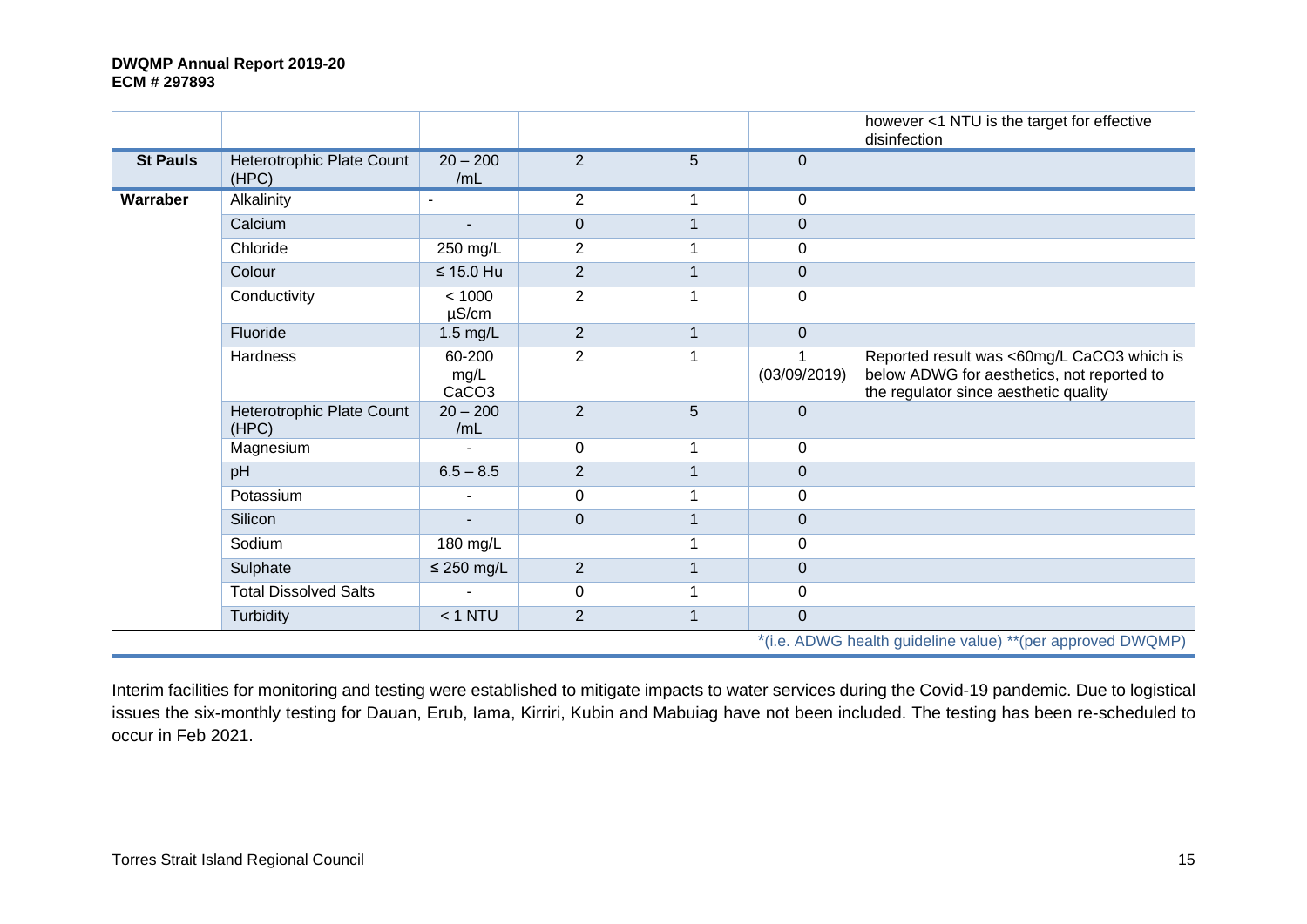## **E. coli Results**

**Error! Reference source not found.**summarises the E. coli results for the year to June 2020. Compliance has improved from prior years, with 12 out of the 15 schemes having 100% of samples complying at the end of the year which is comparable to 13 out of 15 in 2019 and an improvement on 11 in 2018 and 9 in 2017.

<span id="page-15-1"></span><span id="page-15-0"></span>

| <b>Drinking Water Scheme</b>                                              | <b>Badu</b> |      |            |      |            |            |               |            |            |      |      |          |
|---------------------------------------------------------------------------|-------------|------|------------|------|------------|------------|---------------|------------|------------|------|------|----------|
| Year                                                                      |             |      |            |      |            |            | $2019 - 2020$ |            |            |      |      |          |
| <b>Month</b>                                                              | Jul         | Aug  | <b>Sep</b> | Oct  | <b>Nov</b> | <b>Dec</b> | Jan           | <b>Feb</b> | <b>Mar</b> | Apr  | May  | Jun      |
| No. of samples collected                                                  | 5           | 0    | 0          | 5    | 0          | 5          | 5             | 5          | 5          | 5    | 5    | 0        |
| No. of samples collected in which E.<br>coli is detected (i.e. a failure) | $\mathbf 0$ | 0    | 0          | 0    | 0          | $\Omega$   | 0             | $\Omega$   | 0          |      | 0    | 0        |
| No. of samples collected in previous 12<br>month period                   | 44          | 39   | 34         | 35   | 32         | 37         | 38            | 39         | 40         | 40   | 40   | 40       |
| No. of failures for previous 12 month<br>period                           | 0           | 0    | 0          | 0    | 0          | 0          | 0             | $\Omega$   | $\Omega$   |      | 0    | $\Omega$ |
| % of samples that comply                                                  | 100%        | 100% | 100%       | 100% | 100%       | 100%       | 100%          | 100%       | 100%       | 100% | 100% | 100%     |
| <b>Compliance with 98% annual value</b>                                   | Yes         | Yes  | Yes        | Yes  | Yes        | Yes        | Yes           | Yes        | Yes        | Yes  | Yes  | Yes      |

## **Table 5: E. coli Results**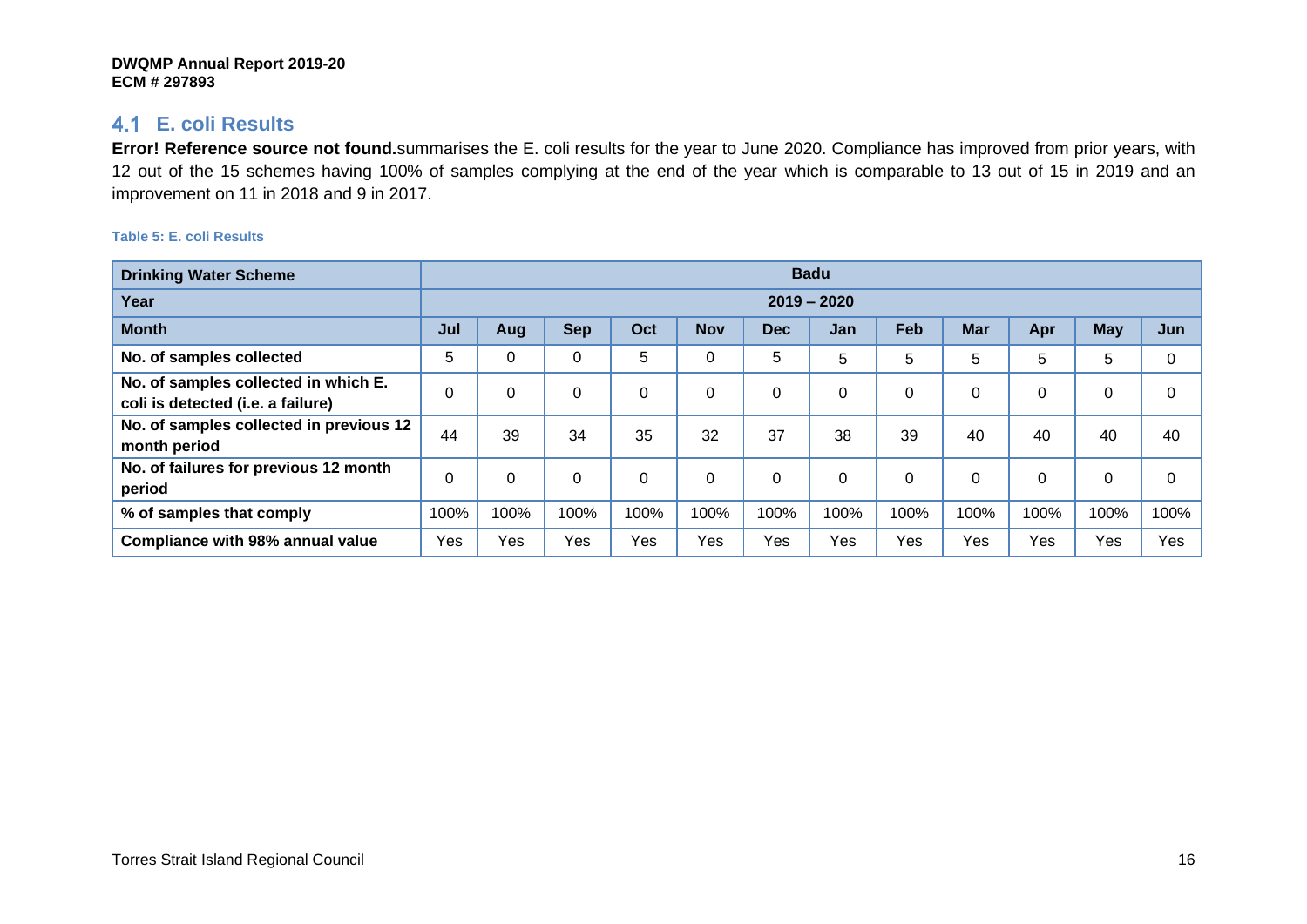| <b>Drinking Water Scheme</b>                                              |          |             |            |          |            |            | <b>Boigu</b>  |          |            |      |            |          |
|---------------------------------------------------------------------------|----------|-------------|------------|----------|------------|------------|---------------|----------|------------|------|------------|----------|
| Year                                                                      |          |             |            |          |            |            | $2019 - 2020$ |          |            |      |            |          |
| <b>Month</b>                                                              | Jul      | Aug         | <b>Sep</b> | Oct      | <b>Nov</b> | <b>Dec</b> | <b>Jan</b>    | Feb      | <b>Mar</b> | Apr  | <b>May</b> | Jun      |
| No. of samples collected                                                  | 0        | 0           | 5          | 0        | 5          | 0          | 5             | 0        | 5          | 5    | 5          | 5        |
| No. of samples collected in which E. coli<br>is detected (i.e. a failure) | $\Omega$ |             | $\Omega$   | 0        | 0          | 0          | $\Omega$      | $\Omega$ | $\Omega$   | 0    | 0          | $\Omega$ |
| No. of samples collected in previous 12<br>month period                   | 30       | 25          | 25         | 25       | 25         | 25         | 30            | 30       | 30         | 30   | 30         | 35       |
| No. of failures for previous 12 month<br>period                           | 0        | $\mathbf 0$ | $\Omega$   | $\Omega$ | 0          | 0          | $\Omega$      | 0        | $\Omega$   | 0    | 0          | $\Omega$ |
| % of samples that comply                                                  | 100%     | 100%        | 100%       | 100%     | 100%       | 100%       | 100%          | 100%     | 100%       | 100% | 100%       | 100%     |
| Compliance with 98% annual value                                          | Yes      | Yes         | Yes        | Yes      | Yes        | Yes        | Yes           | Yes      | Yes        | Yes  | Yes        | Yes      |

| <b>Drinking Water Scheme</b>                                              | Dauan |          |            |          |            |            |               |      |            |           |            |      |
|---------------------------------------------------------------------------|-------|----------|------------|----------|------------|------------|---------------|------|------------|-----------|------------|------|
| Year                                                                      |       |          |            |          |            |            | $2019 - 2020$ |      |            |           |            |      |
| <b>Month</b>                                                              | Jul   | Aug      | <b>Sep</b> | Oct      | <b>Nov</b> | <b>Dec</b> | <b>Jan</b>    | Feb  | <b>Mar</b> | Apr       | <b>May</b> | Jun  |
| No. of samples collected                                                  | 3     | 0        | 0          | 3        | 4          | $\Omega$   | 5             | 4    | 5          | 0         | 5          | 5    |
| No. of samples collected in which E.<br>coli is detected (i.e. a failure) | 0     | 0        | 0          | 0        |            | $\Omega$   | 0             | 0    | 0          | 0         | 0          | 0    |
| No. of samples collected in previous<br>12 month period                   | 23    | 20       | 15         | 18       | 22         | 22         | 27            | 28   | 30         | 27        | 29         | 34   |
| No. of failures for previous 12 month<br>period                           | 0     | $\Omega$ | 0          | $\Omega$ |            |            |               |      | ◢          |           |            |      |
| % of samples that comply                                                  | 100%  | 100%     | 100%       | 100%     | 95.5%      | 95.5%      | 96.3          | 96.4 | 96.7       | 96.3      | 96.6       | 97.1 |
| <b>Compliance with 98% annual value</b>                                   | Yes   | Yes      | Yes        | Yes      | No         | <b>No</b>  | No            | No   | <b>No</b>  | <b>No</b> | No         | No   |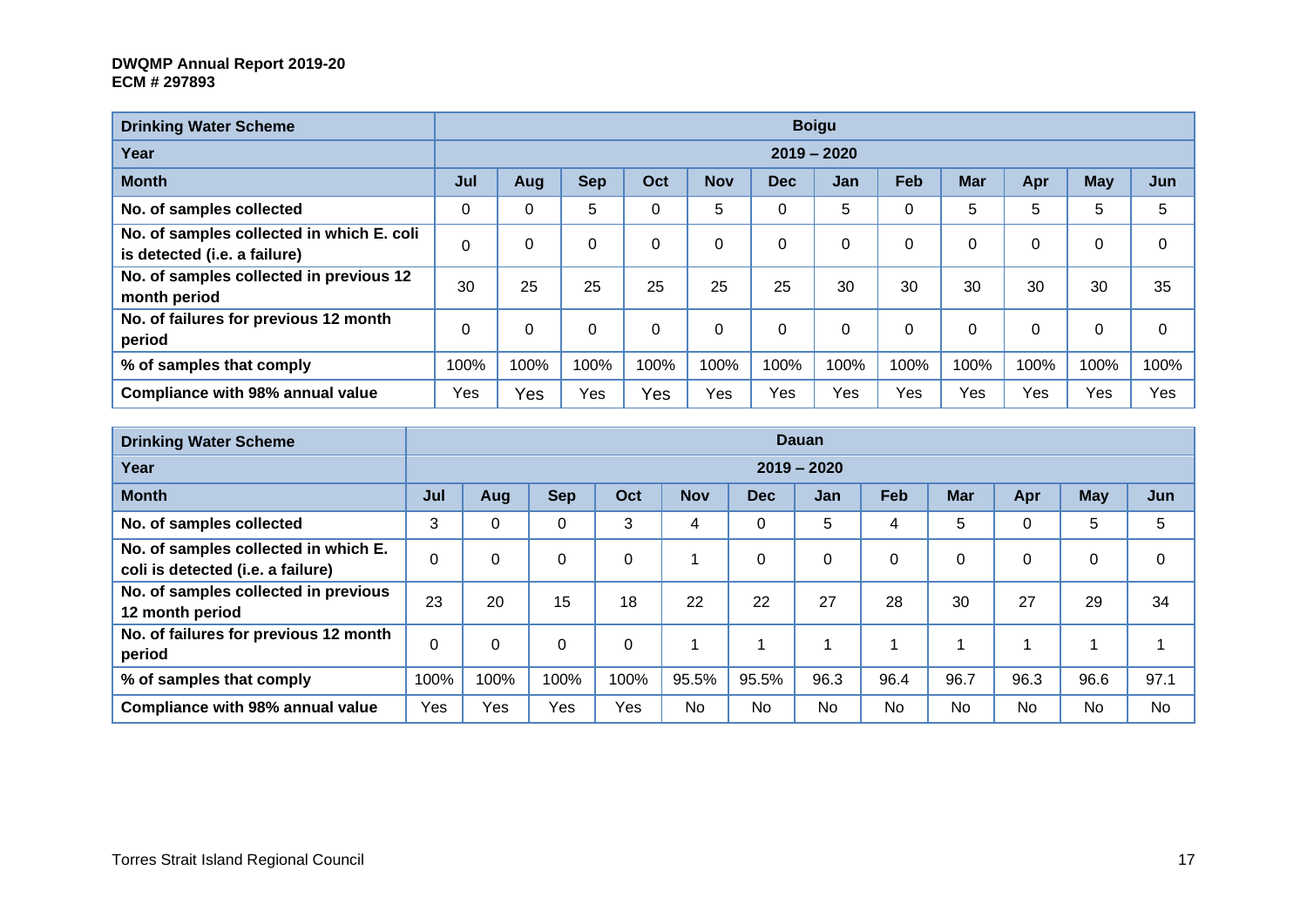| <b>Drinking Water Scheme</b>                                              |           |           |             |            |            |            | <b>Erub</b>   |           |            |           |            |           |
|---------------------------------------------------------------------------|-----------|-----------|-------------|------------|------------|------------|---------------|-----------|------------|-----------|------------|-----------|
| Year                                                                      |           |           |             |            |            |            | $2019 - 2020$ |           |            |           |            |           |
| <b>Month</b>                                                              | Jul       | Aug       | <b>Sep</b>  | Oct        | <b>Nov</b> | <b>Dec</b> | <b>Jan</b>    | Feb       | <b>Mar</b> | Apr       | <b>May</b> | Jun       |
| No. of samples collected                                                  | 5         | 0         | 5           | 5          | 5          | $\Omega$   | 0             | 5         | 5          | 5         | 5          | 0         |
| No. of samples collected in which E.<br>coli is detected (i.e. a failure) | 0         | 0         | $\mathbf 0$ | 0          |            | $\Omega$   | $\mathbf 0$   | 0         | $\Omega$   | 0         | 0          | $\Omega$  |
| No. of samples collected in previous 12<br>month period                   | 35        | 30        | 30          | 30         | 30         | 30         | 30            | 35        | 40         | 40        | 45         | 40        |
| No. of failures for previous 12 month<br>period                           | 5         | 5         | 5           | 0          |            |            |               |           | 4          |           |            |           |
| % of samples that comply                                                  | 85.7%     | 83.3%     | 83.3%       | 100%       | 96.7%      | 96.7%      | 96.7%         | 97.1%     | 97.5%      | 97.5%     | 97.8%      | 97.5%     |
| Compliance with 98% annual value                                          | <b>NO</b> | <b>NO</b> | <b>NO</b>   | <b>YES</b> | <b>NO</b>  | <b>NO</b>  | <b>NO</b>     | <b>NO</b> | NO         | <b>NO</b> | <b>NO</b>  | <b>NO</b> |
| <b>Comments</b>                                                           |           |           |             |            |            |            |               |           |            |           |            |           |

| <b>Drinking Water Scheme</b>                                              | lama        |            |            |          |            |            |               |          |            |                |      |          |
|---------------------------------------------------------------------------|-------------|------------|------------|----------|------------|------------|---------------|----------|------------|----------------|------|----------|
| Year                                                                      |             |            |            |          |            |            | $2019 - 2020$ |          |            |                |      |          |
| <b>Month</b>                                                              | Jul         | <b>Aug</b> | <b>Sep</b> | Oct      | <b>Nov</b> | <b>Dec</b> | Jan           | Feb      | <b>Mar</b> | Apr            | May  | Jun      |
| No. of samples collected                                                  | 5           | 0          | 0          | 5        | 5          | 5          | 0             | 5        | 0          | 5              | 5    | 0        |
| No. of samples collected in which E.<br>coli is detected (i.e. a failure) | 0           | 0          | 0          | 0        | 0          | 0          | 0             | $\Omega$ | 0          | 0              | 0    | 0        |
| No. of samples collected in previous 12<br>month period                   | 58          | 53         | 48         | 48       | 48         | 48         | 43            | 43       | 38         | 38             | 38   | 35       |
| No. of failures for previous 12 month<br>period                           | $\mathbf 0$ | 0          | $\Omega$   | $\Omega$ | $\Omega$   | $\Omega$   | $\Omega$      | $\Omega$ | $\Omega$   | $\overline{0}$ | 0    | $\Omega$ |
| % of samples that comply                                                  | 100%        | 100%       | 100%       | 100%     | 100%       | 100%       | 100%          | 100%     | 100%       | 100%           | 100% | 100%     |
| <b>Compliance with 98% annual value</b>                                   | Yes         | Yes        | Yes        | Yes      | Yes        | Yes        | Yes           | Yes      | Yes        | Yes            | Yes  | Yes      |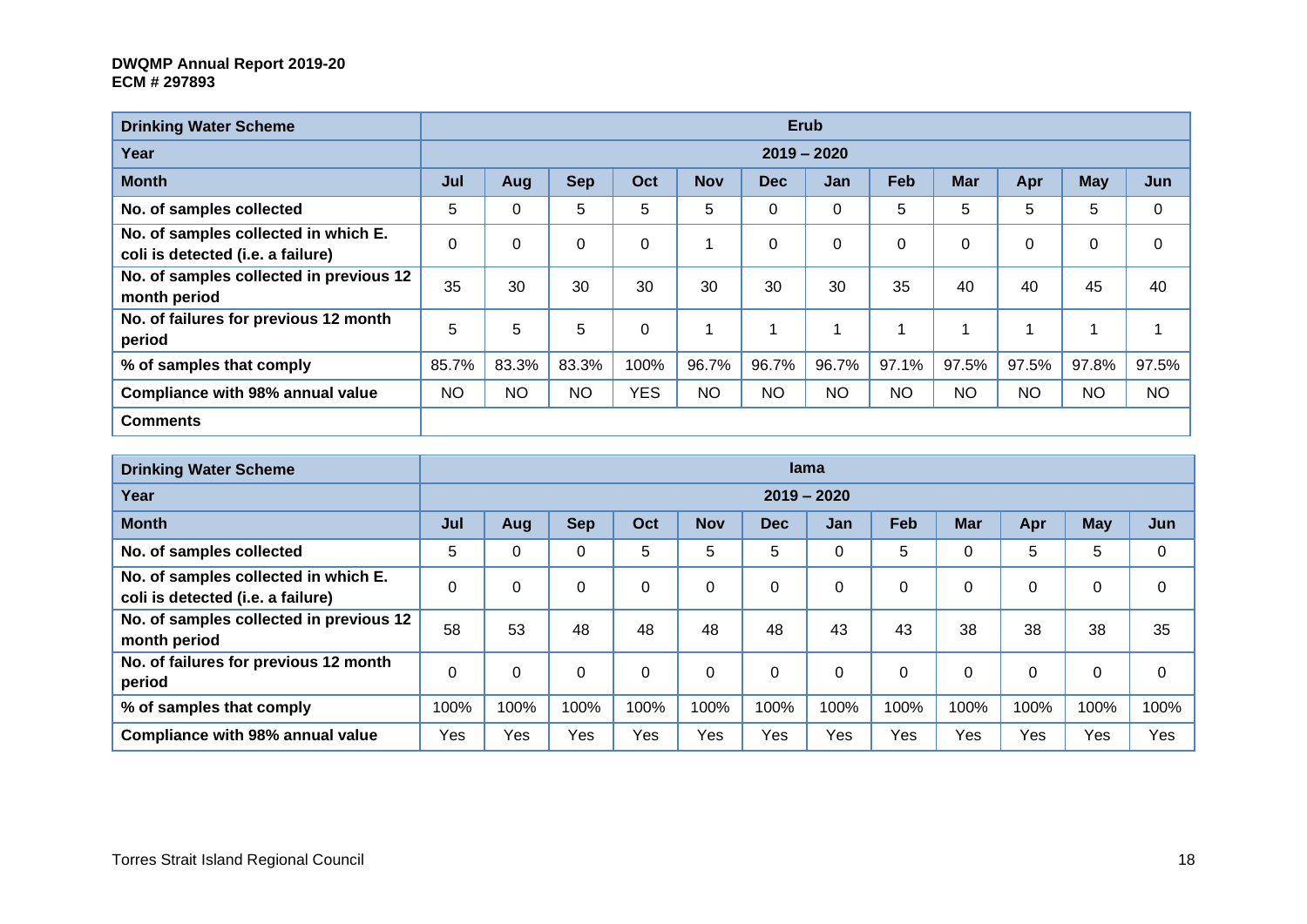| <b>Drinking Water Scheme</b>                                              |          |      |             |          |            |            | <b>Kirriri</b> |          |            |             |             |             |
|---------------------------------------------------------------------------|----------|------|-------------|----------|------------|------------|----------------|----------|------------|-------------|-------------|-------------|
| Year                                                                      |          |      |             |          |            |            | $2019 - 2020$  |          |            |             |             |             |
| <b>Month</b>                                                              | Jul      | Aug  | <b>Sep</b>  | Oct      | <b>Nov</b> | <b>Dec</b> | Jan            | Feb      | <b>Mar</b> | Apr         | <b>May</b>  | Jun         |
| No. of samples collected                                                  | 4        | 0    | 0           | 0        | $\Omega$   | $\Omega$   | 0              | 0        | 5          | 4           | 0           | 0           |
| No. of samples collected in which E.<br>coli is detected (i.e. a failure) | $\Omega$ | 0    | 0           | $\Omega$ | $\Omega$   | $\Omega$   | 0              | $\Omega$ | 0          | $\Omega$    | 0           | 0           |
| No. of samples collected in previous 12<br>month period                   | 41       | 37   | 33          | 28       | 25         | 17         | 17             | 13       | 18         | 18          | 18          | 13          |
| No. of failures for previous 12 month<br>period                           | $\Omega$ | 0    | $\mathbf 0$ | $\Omega$ | $\Omega$   | $\Omega$   | $\mathbf 0$    | $\Omega$ | 0          | $\mathbf 0$ | $\mathbf 0$ | $\mathbf 0$ |
| % of samples that comply                                                  | 100%     | 100% | 100%        | 100%     | 100%       | 100%       | 100%           | 100%     | 100%       | 100%        | 100%        | 100%        |
| Compliance with 98% annual value                                          | Yes      | Yes  | Yes         | Yes      | Yes        | Yes        | Yes            | Yes      | Yes        | Yes         | Yes         | Yes         |

| <b>Drinking Water Scheme</b>                                              | <b>Kubin</b> |      |            |          |            |            |               |          |             |          |            |      |
|---------------------------------------------------------------------------|--------------|------|------------|----------|------------|------------|---------------|----------|-------------|----------|------------|------|
| Year                                                                      |              |      |            |          |            |            | $2019 - 2020$ |          |             |          |            |      |
| <b>Month</b>                                                              | Jul          | Aug  | <b>Sep</b> | Oct      | <b>Nov</b> | <b>Dec</b> | <b>Jan</b>    | Feb      | <b>Mar</b>  | Apr      | <b>May</b> | Jun  |
| No. of samples collected                                                  | 5            | 0    | 0          | 5        | 5          | 5          | 5             | $\Omega$ | 5           | 5        | 0          | 0    |
| No. of samples collected in which E.<br>coli is detected (i.e. a failure) | 0            | 0    | 0          | $\Omega$ | 0          |            | 0             | $\Omega$ | $\mathbf 0$ | 0        | 0          | 0    |
| No. of samples collected in previous 12<br>month period                   | 40           | 35   | 30         | 30       | 30         | 35         | 35            | 30       | 30          | 35       | 35         | 35   |
| No. of failures for previous 12 month<br>period                           | $\Omega$     | 0    | 0          | 0        | $\Omega$   | $\Omega$   | $\Omega$      | $\Omega$ | 0           | $\Omega$ | 0          | 0    |
| % of samples that comply                                                  | 100%         | 100% | 100%       | 100%     | 100%       | 100%       | 100%          | 100%     | 100%        | 100%     | 100%       | 100% |
| <b>Compliance with 98% annual value</b>                                   | Yes          | Yes  | Yes        | Yes      | Yes        | Yes        | Yes           | Yes      | Yes         | Yes      | Yes        | Yes  |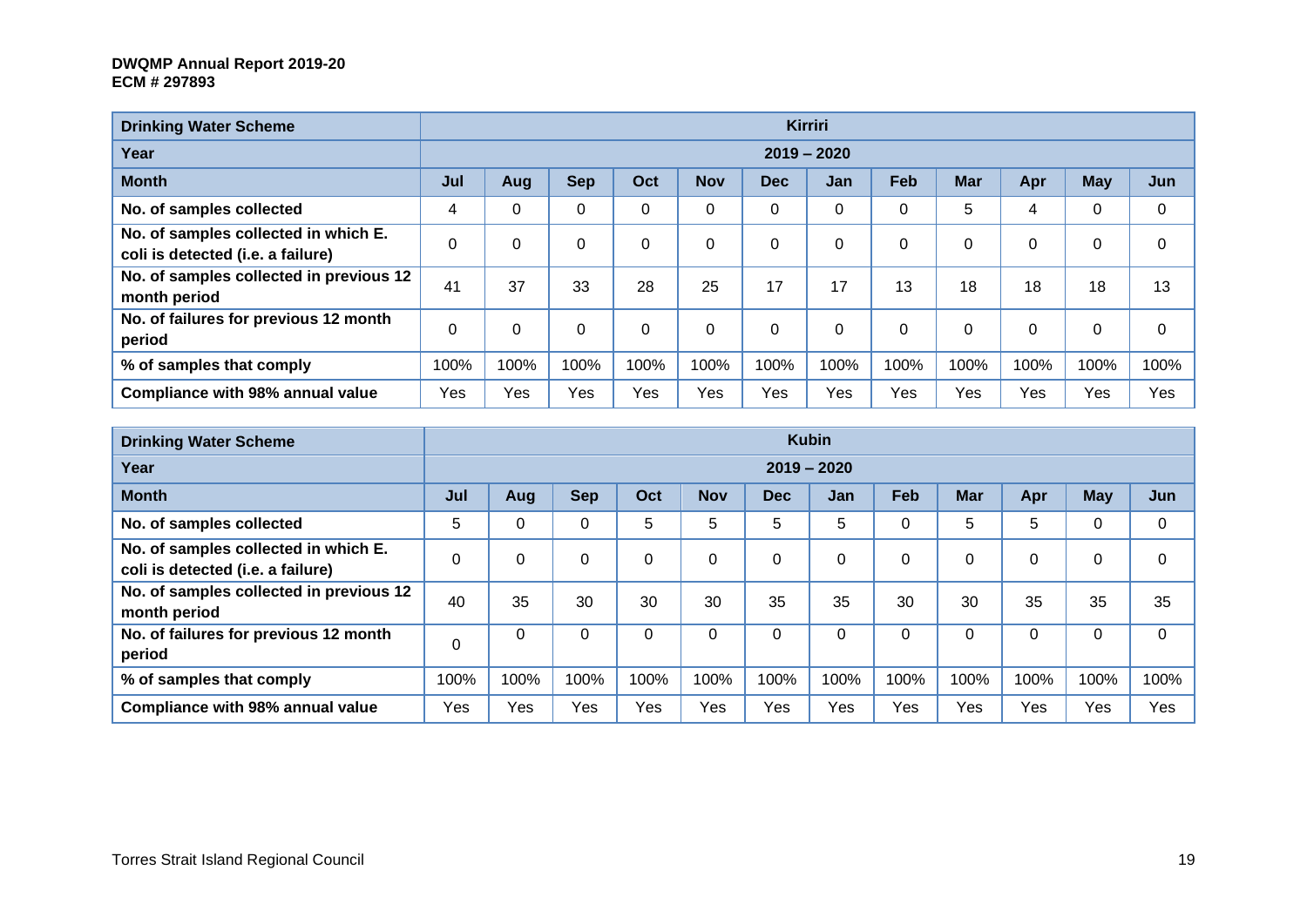| <b>Drinking Water Scheme</b>                                              |           |       |                |           |            |            | <b>Mabuiag</b> |            |            |      |            |          |
|---------------------------------------------------------------------------|-----------|-------|----------------|-----------|------------|------------|----------------|------------|------------|------|------------|----------|
| Year                                                                      |           |       |                |           |            |            | $2019 - 2020$  |            |            |      |            |          |
| <b>Month</b>                                                              | Jul       | Aug   | <b>Sep</b>     | Oct       | <b>Nov</b> | <b>Dec</b> | Jan            | <b>Feb</b> | <b>Mar</b> | Apr  | <b>May</b> | Jun      |
| No. of samples collected                                                  |           | 0     | $\overline{0}$ | 5         | 0          | 5          | 5              | $\Omega$   | 0          | 4    | 5          | 0        |
| No. of samples collected in which E.<br>coli is detected (i.e. a failure) |           | 0     | $\Omega$       | 0         | $\Omega$   | 0          | 0              | 0          | $\Omega$   | 0    | 0          | $\Omega$ |
| No. of samples collected in previous 12<br>month period                   | 36        | 36    | 36             | 36        | 31         | 36         | 36             | 36         | 31         | 30   | 30         | 24       |
| No. of failures for previous 12 month<br>period                           |           |       |                |           |            |            | 0              | $\Omega$   | $\Omega$   | 0    | 0          | 0        |
| % of samples that comply                                                  | 97.2%     | 97.2% | 97.2%          | 97.2%     | 96.8%      | 97.2%      | 100%           | 100%       | 100%       | 100% | 100%       | 100%     |
| Compliance with 98% annual value                                          | <b>No</b> | No    | No             | <b>No</b> | No         | <b>No</b>  | Yes            | Yes        | Yes        | Yes  | Yes        | Yes      |

| <b>Drinking Water Scheme</b>                                              | <b>Masig</b> |      |             |          |            |            |               |            |            |             |            |          |
|---------------------------------------------------------------------------|--------------|------|-------------|----------|------------|------------|---------------|------------|------------|-------------|------------|----------|
| Year                                                                      |              |      |             |          |            |            | $2019 - 2020$ |            |            |             |            |          |
| <b>Month</b>                                                              | Jul          | Aug  | <b>Sep</b>  | Oct      | <b>Nov</b> | <b>Dec</b> | Jan           | <b>Feb</b> | <b>Mar</b> | Apr         | <b>May</b> | Jun      |
| No. of samples collected                                                  | 5            | 0    | 0           | 5        | 0          | 5          | 5             | 5          | 5          | 5           | 5          | 5        |
| No. of samples collected in which E.<br>coli is detected (i.e. a failure) | 0            | 0    | 0           | $\Omega$ | $\Omega$   | 0          | 0             | $\Omega$   | 0          | 0           |            | $\Omega$ |
| No. of samples collected in previous 12<br>month period                   | 57           | 52   | 47          | 52       | 46         | 46         | 46            | 46         | 46         | 46          | 46         | 45       |
| No. of failures for previous 12 month<br>period                           | $\Omega$     | 0    | $\mathbf 0$ | $\Omega$ | $\Omega$   | $\Omega$   | $\Omega$      | $\Omega$   | 0          | $\mathbf 0$ | 0          | $\Omega$ |
| % of samples that comply                                                  | 100%         | 100% | 100%        | 100%     | 100%       | 100%       | 100%          | 100%       | 100%       | 100%        | 100%       | 100%     |
| <b>Compliance with 98% annual value</b>                                   | Yes          | Yes  | Yes         | Yes      | Yes        | Yes        | Yes           | Yes        | Yes        | Yes         | Yes        | Yes      |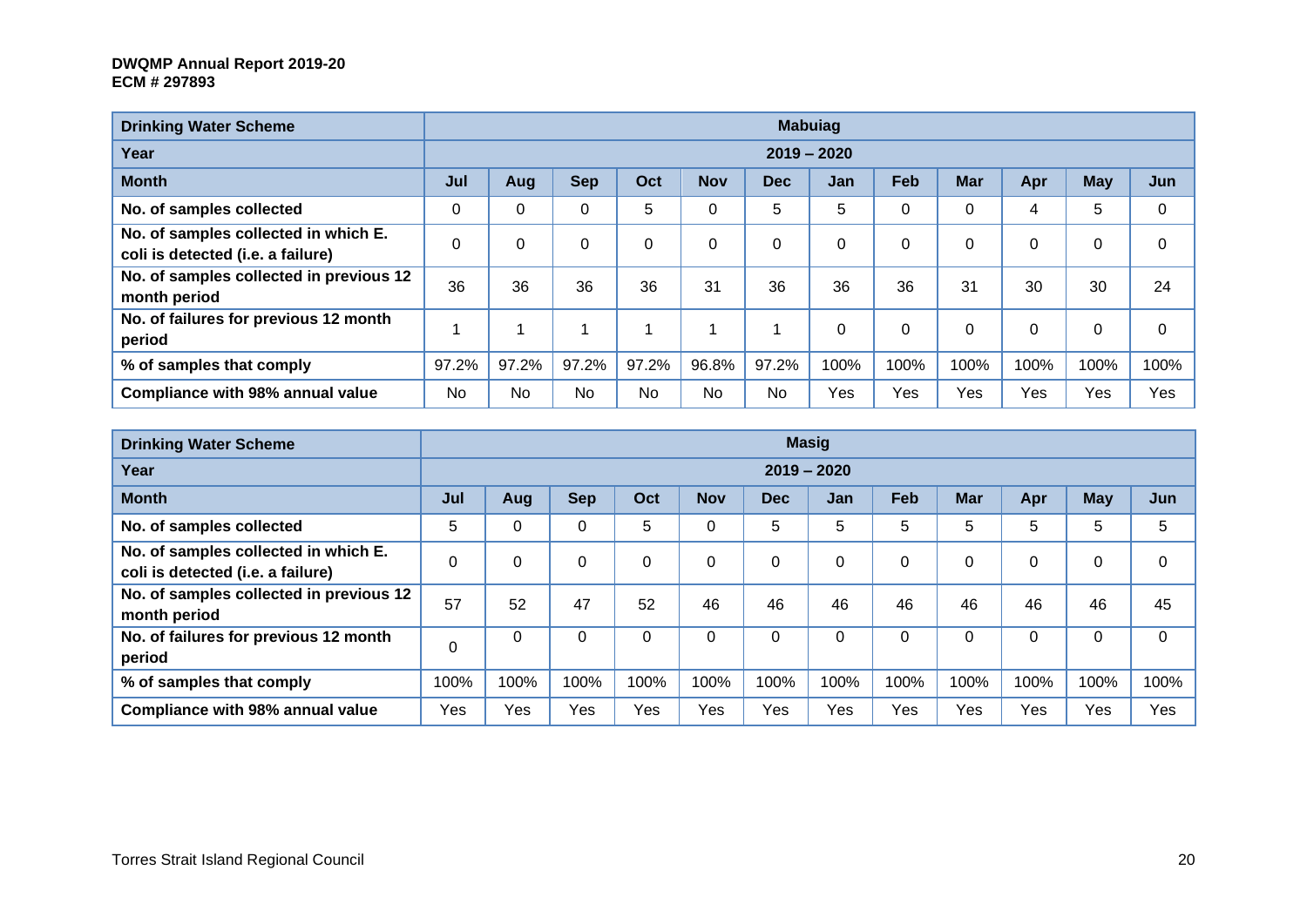| <b>Drinking Water Scheme</b>                                              |             |          |            |          |            |      | <b>Mer</b>    |      |            |      |                |           |
|---------------------------------------------------------------------------|-------------|----------|------------|----------|------------|------|---------------|------|------------|------|----------------|-----------|
| Year                                                                      |             |          |            |          |            |      | $2019 - 2020$ |      |            |      |                |           |
| <b>Month</b>                                                              | Jul         | Aug      | <b>Sep</b> | Oct      | <b>Nov</b> | Dec. | Jan           | Feb  | <b>Mar</b> | Apr  | <b>May</b>     | Jun       |
| No. of samples collected                                                  | $\mathbf 0$ | 0        | 0          | 5        | 5          | 5    | 5             | 5    | 5          | 5    | 5              | 5         |
| No. of samples collected in which E. coli<br>is detected (i.e. a failure) | $\mathbf 0$ | $\Omega$ | 0          | $\Omega$ | 0          | 0    | 0             | 0    | $\Omega$   | 0    | 2              |           |
| No. of samples collected in previous 12<br>month period                   | 33          | 28       | 24         | 29       | 34         | 39   | 39            | 44   | 44         | 44   | 40             | 45        |
| No. of failures for previous 12 month<br>period                           | $\mathbf 0$ | $\Omega$ | 0          | $\Omega$ | 0          | 0    | 0             | 0    | $\Omega$   | 0    | $\overline{2}$ | 3         |
| % of samples that comply                                                  | 100%        | 100%     | 100%       | 100%     | 100%       | 100% | 100%          | 100% | 100%       | 100% | 95%            | 93.3%     |
| Compliance with 98% annual value                                          | Yes         | Yes      | Yes        | Yes      | Yes        | Yes  | Yes           | Yes  | Yes        | Yes  | <b>No</b>      | <b>No</b> |

| <b>Drinking Water Scheme</b>                                              |      | <b>Poruma</b> |            |          |            |            |          |      |            |          |            |          |  |
|---------------------------------------------------------------------------|------|---------------|------------|----------|------------|------------|----------|------|------------|----------|------------|----------|--|
| Year                                                                      |      | $2019 - 2020$ |            |          |            |            |          |      |            |          |            |          |  |
| <b>Month</b>                                                              | Jul  | Aug           | <b>Sep</b> | Oct      | <b>Nov</b> | <b>Dec</b> | Jan      | Feb  | <b>Mar</b> | Apr      | <b>May</b> | Jun      |  |
| No. of samples collected                                                  | 5    | 0             | 0          | 5        | $\Omega$   | 5          | 5        |      | 5          | 5        | 5          | 5        |  |
| No. of samples collected in which E. coli<br>is detected (i.e. a failure) | 0    | 0             | 0          | 0        | $\Omega$   | 0          | 0        |      | 0          | 0        | 0          | 0        |  |
| No. of samples collected in previous 12<br>month period                   | 49   | 44            | 39         | 44       | 39         | 44         | 44       | 39   | 39         | 39       | 39         | 40       |  |
| No. of failures for previous 12 month<br>period                           | 0    | $\Omega$      | 0          | $\Omega$ | $\Omega$   | $\Omega$   | $\Omega$ |      | $\Omega$   | $\Omega$ | 0          | $\Omega$ |  |
| % of samples that comply                                                  | 100% | 100%          | 100%       | 100%     | 100%       | 100%       | 100%     | 100% | 100%       | 100%     | 100%       | 100%     |  |
| <b>Compliance with 98% annual value</b>                                   | Yes  | Yes           | Yes        | Yes      | Yes        | Yes        | Yes      | Yes  | Yes        | Yes      | Yes        | Yes      |  |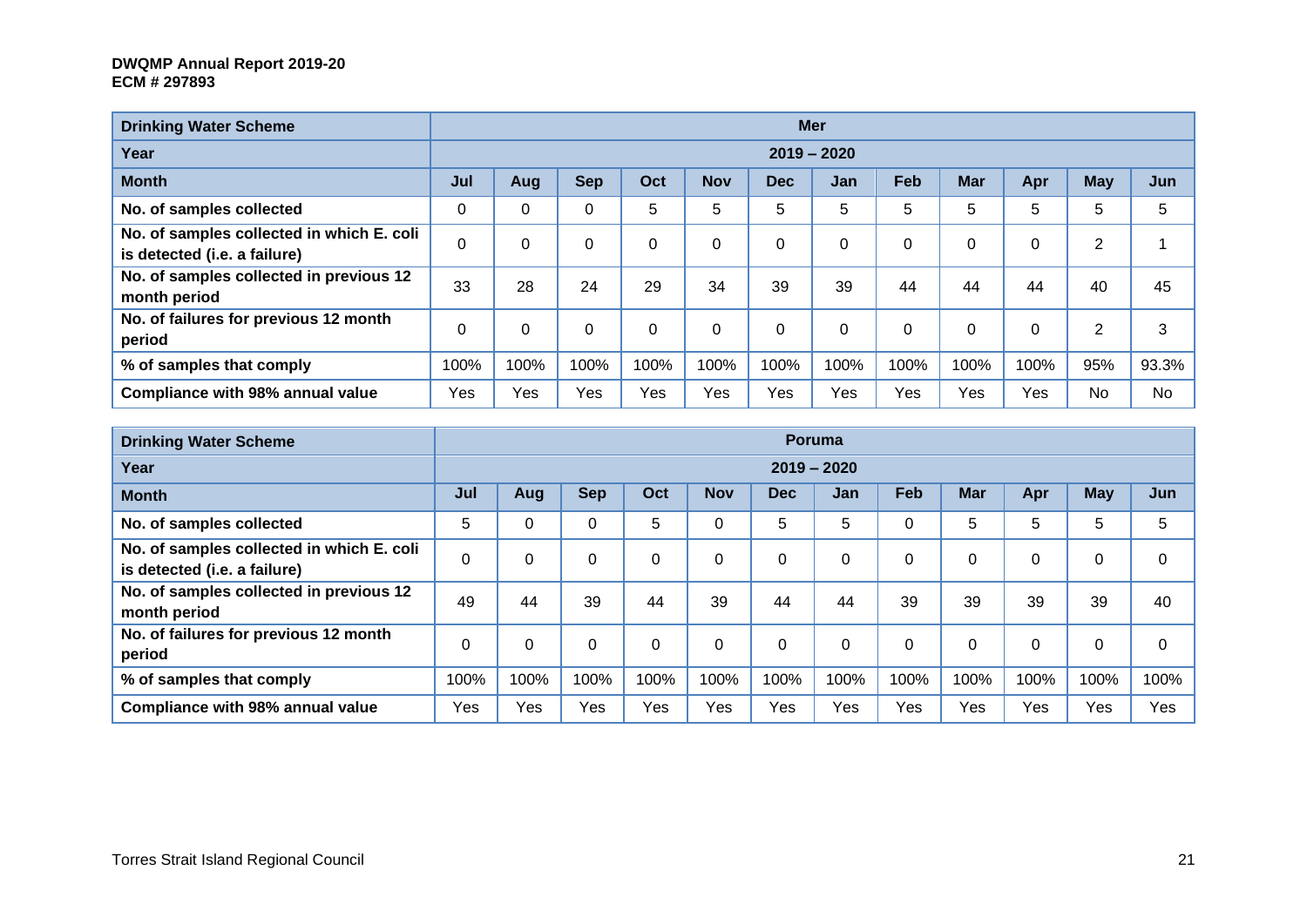| <b>Drinking Water Scheme</b>                                              |      |               |            |          |            |            | <b>Saibai</b> |            |            |      |            |          |  |
|---------------------------------------------------------------------------|------|---------------|------------|----------|------------|------------|---------------|------------|------------|------|------------|----------|--|
| Year                                                                      |      | $2019 - 2020$ |            |          |            |            |               |            |            |      |            |          |  |
| <b>Month</b>                                                              | Jul  | Aug           | <b>Sep</b> | Oct      | <b>Nov</b> | <b>Dec</b> | <b>Jan</b>    | <b>Feb</b> | <b>Mar</b> | Apr  | <b>May</b> | Jun      |  |
| No. of samples collected                                                  | 5    |               | 5          | 4        | 5          | 5          | 0             | 0          | 0          | 5    | 5          | 0        |  |
| No. of samples collected in which E. coli<br>is detected (i.e. a failure) | 0    | 0             | $\Omega$   | $\Omega$ | 0          | 0          | $\Omega$      | 0          | $\Omega$   | 0    | 0          | $\Omega$ |  |
| No. of samples collected in previous 12<br>month period                   | 38   | 38            | 38         | 37       | 39         | 44         | 39            | 39         | 34         | 34   | 34         | 34       |  |
| No. of failures for previous 12 month<br>period                           | 0    | $\mathbf 0$   | $\Omega$   | $\Omega$ | 0          | 0          | $\Omega$      | 0          | $\Omega$   | 0    | 0          | $\Omega$ |  |
| % of samples that comply                                                  | 100% | 100%          | 100%       | 100%     | 100%       | 100%       | 100%          | 100%       | 100%       | 100% | 100%       | 100%     |  |
| Compliance with 98% annual value                                          | Yes  | Yes           | Yes        | Yes      | Yes        | Yes        | Yes           | Yes        | Yes        | Yes  | Yes        | Yes      |  |

| <b>Drinking Water Scheme</b>                                              |          | <b>St Pauls</b> |            |          |            |            |          |          |            |      |             |          |  |  |
|---------------------------------------------------------------------------|----------|-----------------|------------|----------|------------|------------|----------|----------|------------|------|-------------|----------|--|--|
| Year                                                                      |          | $2019 - 2020$   |            |          |            |            |          |          |            |      |             |          |  |  |
| <b>Month</b>                                                              | Jul      | Aug             | <b>Sep</b> | Oct      | <b>Nov</b> | <b>Dec</b> | Jan      | Feb      | <b>Mar</b> | Apr  | <b>May</b>  | Jun      |  |  |
| No. of samples collected                                                  | 5        | 0               | $\Omega$   | 5        | 5          | 0          | 5        | 0        | 5          | 5    | 5           | $\Omega$ |  |  |
| No. of samples collected in which E. coli<br>is detected (i.e. a failure) | 0        | 0               | $\Omega$   | $\Omega$ | 0          | 0          | 0        | 0        | 0          | 0    | $\mathbf 0$ | 0        |  |  |
| No. of samples collected in previous 12<br>month period                   | 40       | 35              | 35         | 40       | 40         | 40         | 40       | 35       | 35         | 35   | 40          | 35       |  |  |
| No. of failures for previous 12 month<br>period                           | $\Omega$ | $\Omega$        | $\Omega$   | $\Omega$ | $\Omega$   | $\Omega$   | $\Omega$ | $\Omega$ | $\Omega$   | 0    | $\Omega$    | $\Omega$ |  |  |
| % of samples that comply                                                  | 100%     | 100%            | 100%       | 100%     | 100%       | 100%       | 100%     | 100%     | 100%       | 100% | 100%        | 100%     |  |  |
| <b>Compliance with 98% annual value</b>                                   | Yes      | Yes             | Yes        | Yes      | Yes        | Yes        | Yes      | Yes      | Yes        | Yes  | Yes         | Yes      |  |  |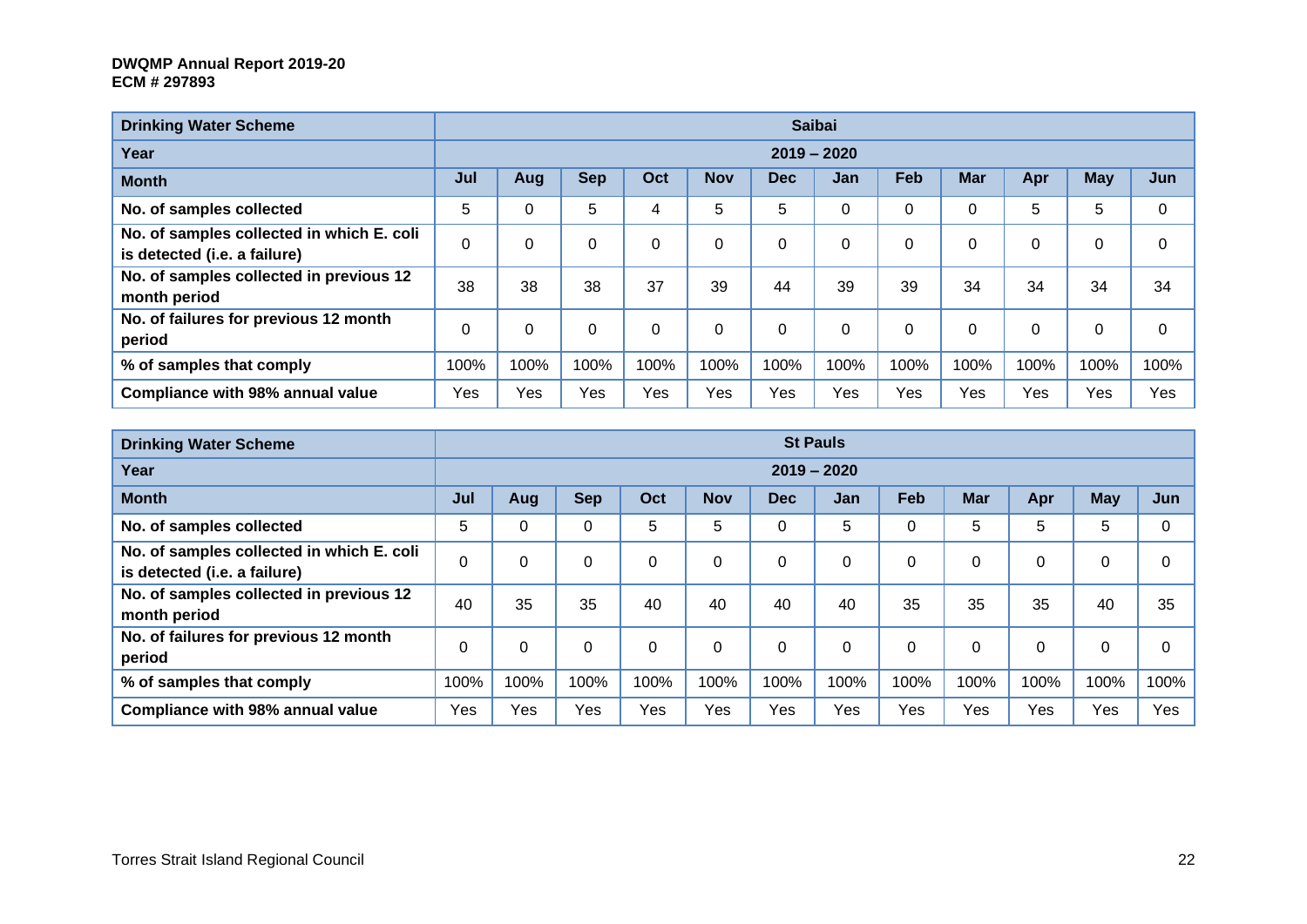| <b>Drinking Water Scheme</b>                                              |      |               |            |             |            |            | Ugar       |             |             |      |            |      |  |
|---------------------------------------------------------------------------|------|---------------|------------|-------------|------------|------------|------------|-------------|-------------|------|------------|------|--|
| Year                                                                      |      | $2019 - 2020$ |            |             |            |            |            |             |             |      |            |      |  |
| <b>Month</b>                                                              | Jul  | Aug           | <b>Sep</b> | Oct         | <b>Nov</b> | <b>Dec</b> | <b>Jan</b> | Feb         | <b>Mar</b>  | Apr  | <b>May</b> | Jun  |  |
| No. of samples collected                                                  | 5    | 0             | 5          | 5           | 5          | 5          | 0          | 5           | $\mathbf 0$ | 0    | 5          | 0    |  |
| No. of samples collected in which E. coli<br>is detected (i.e. a failure) | 0    | $\Omega$      | 0          | $\Omega$    | 0          | 0          | $\Omega$   | $\mathbf 0$ | $\Omega$    | 0    | 0          | 0    |  |
| No. of samples collected in previous 12<br>month period                   | 29   | 29            | 29         | 30          | 35         | 40         | 35         | 40          | 40          | 35   | 40         | 35   |  |
| No. of failures for previous 12 month<br>period                           | 0    | 0             | 0          | $\mathbf 0$ |            | 0          | 0          | $\mathbf 0$ | $\Omega$    | 0    | 0          | 0    |  |
| % of samples that comply                                                  | 100% | 100%          | 100%       | 100%        | 100%       | 100%       | 100%       | 100%        | 100%        | 100% | 100%       | 100% |  |
| Compliance with 98% annual value                                          | Yes  | Yes           | Yes        | Yes         | Yes        | Yes        | Yes        | Yes         | Yes         | Yes  | Yes        | Yes  |  |

| <b>Drinking Water Scheme</b>                                              |          | Warraber      |            |          |            |            |              |      |            |              |            |          |  |
|---------------------------------------------------------------------------|----------|---------------|------------|----------|------------|------------|--------------|------|------------|--------------|------------|----------|--|
| Year                                                                      |          | $2019 - 2020$ |            |          |            |            |              |      |            |              |            |          |  |
| <b>Month</b>                                                              | Jul      | Aug           | <b>Sep</b> | Oct      | <b>Nov</b> | <b>Dec</b> | Jan          | Feb  | <b>Mar</b> | Apr          | <b>May</b> | Jun      |  |
| No. of samples collected                                                  | 5        | 0             |            | 5        | 5          | 5          | 5            | 5    | $\Omega$   | 5            | 5          | 5        |  |
| No. of samples collected in which E. coli<br>is detected (i.e. a failure) | $\Omega$ | 0             | 0          | 0        |            | 0          | 0            | 0    | $\Omega$   | $\mathbf{0}$ | 0          | $\Omega$ |  |
| No. of samples collected in previous 12<br>month period                   | 43       | 38            | 33         | 38       | 38         | 43         | 48           | 48   | 44         | 44           | 44         | 45       |  |
| No. of failures for previous 12 month<br>period                           | $\Omega$ | $\Omega$      | 0          | $\Omega$ | $\Omega$   | $\Omega$   | $\mathbf{0}$ |      | $\Omega$   | $\mathbf{0}$ | 0          | $\Omega$ |  |
| % of samples that comply                                                  | 100%     | 100%          | 100%       | 100%     | 100%       | 100%       | 100%         | 100% | 100%       | 100%         | 100%       | 100%     |  |
| Compliance with 98% annual value                                          | Yes      | Yes           | Yes        | Yes      | Yes        | Yes        | Yes          | Yes  | Yes        | Yes          | Yes        | Yes      |  |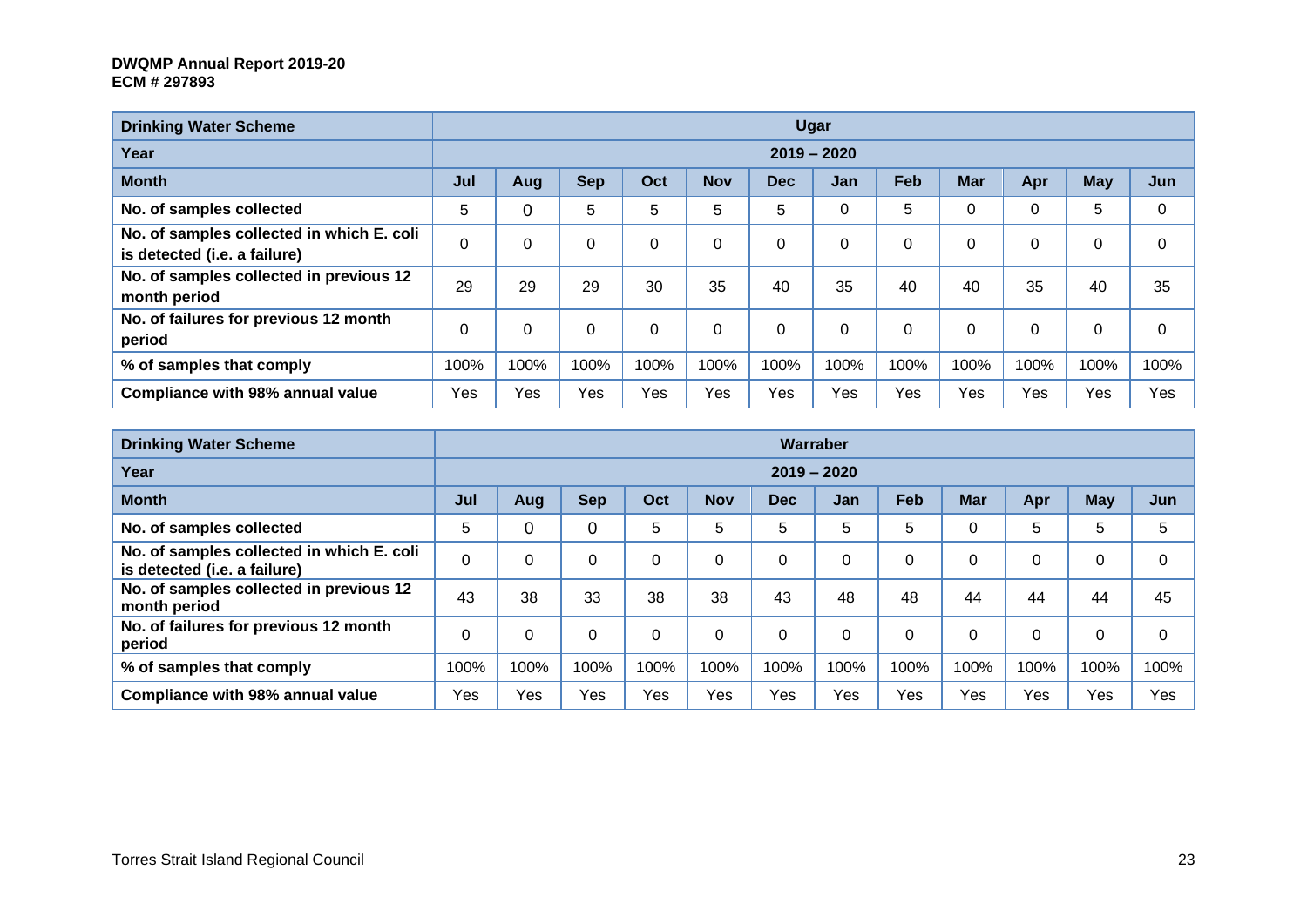# <span id="page-23-0"></span>**5 Events that Affected Water Quality in 2019-20**

[Table 66](#page-23-2) summarises the drinking water events that occurred during the reporting period from 1 July 2019 to 30 June 2020.

## <span id="page-23-2"></span><span id="page-23-1"></span>**Table 6: Water Quality Failures Reported to Regulator**

| <b>Incident Number</b> | <b>Incident</b><br><b>Date</b> | Location | <b>Parameter</b><br>Failure /<br><b>Issue</b>                          | <b>Incident Response Steps</b>                                                                                                                                                                                                             |
|------------------------|--------------------------------|----------|------------------------------------------------------------------------|--------------------------------------------------------------------------------------------------------------------------------------------------------------------------------------------------------------------------------------------|
| DWI-7-500-00076        | 19/08/2019                     | Saibai   | Benzo(a)pyre<br>ne<br>Vinyl chloride<br><b>Hexachlorob</b><br>utadiene | Bushfire burned lagoon cover and<br>liner. Switched water supply to<br>Emergency lagoons. Samples taken.<br>No BWA issued.                                                                                                                 |
| Not allocated          | 05/11/2019                     | Erub     | E.coli failure                                                         | Erub community already on BWA.<br>BWA notice recirculated throughout<br>community. Follow up testing not<br>required. BWA remains in place on<br>island, Community water supply is<br>currently being solely supplied by RO<br>filtration. |
| DWI-5000-20-<br>08422  | 19/05/2020                     | Mer      | E.coli failure                                                         | Resamples collected and chlorine<br>and log sheet data checked. Boiled<br>Water Alert issued until tests<br>confirmed negative results. Alert was<br>lifted on 27/05/20.                                                                   |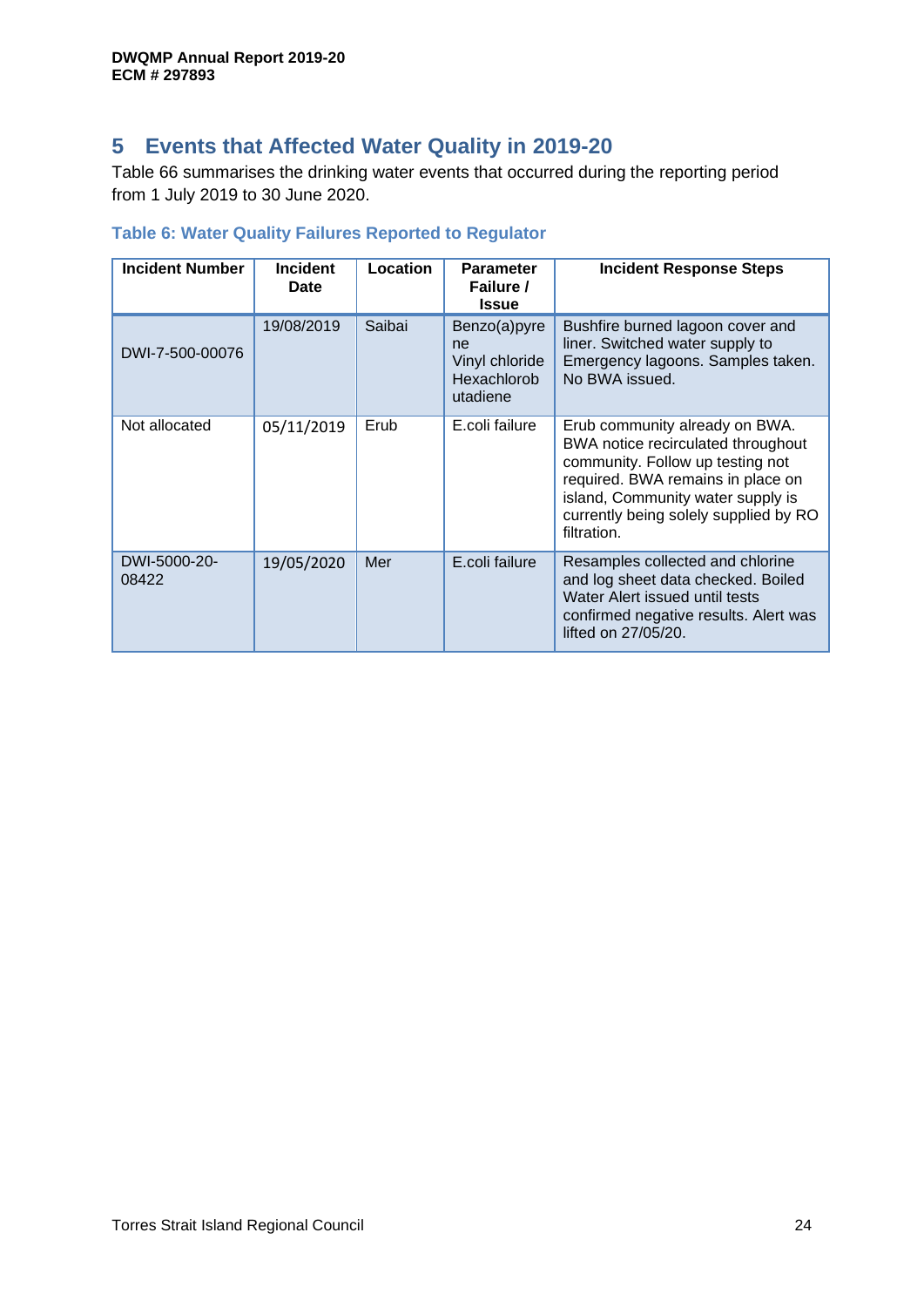# <span id="page-24-0"></span>**6 Customer Complaints**

Complaints are managed in accordance with the TSIRC Complaints Management Procedure. A complaints register has been developed to capture any complaints in relation to key water quality components, such as health, aesthetics, taste and odour. In the 2019-20 year only one formal complaint was received by TSIRC Management which has been listed in Table 7 below, the lack of complaints is likely due to a lack of understanding and training in the area for water officers and other council staff.

Training will be developed in the 2019-20 period for water officers on how to handle complaints received from the community, especially verbally, to ensure data is captured. Water Officers are prompted to notify management of complaints on weekly log sheets.

<span id="page-24-3"></span>

|  |  | <b>Table 7: Customer Complaints</b> |  |  |
|--|--|-------------------------------------|--|--|
|--|--|-------------------------------------|--|--|

| <b>Scheme</b><br><b>Name</b> | <b>Health Concern</b> | <b>Dirty Water</b> | <b>Taste and Odour</b> | Other |
|------------------------------|-----------------------|--------------------|------------------------|-------|
| <b>Badu</b>                  |                       |                    |                        |       |
| <b>Total</b>                 |                       |                    |                        |       |

## <span id="page-24-1"></span>**Alleged Illness**

Alleged illness complaints are received from customers who believe their water supply is the cause of an illness. In these cases, recent laboratory samples are reviewed to supply information to the customer to reassure the water supply is meeting the Australian Drinking Water guidelines for health-related parameters. During 2019-20, there was no confirmed illness due to drinking water supplied to the community.

## <span id="page-24-2"></span>**Colour Complaints**

Discoloured water can predominantly be attributed to emergency works being conducted on the water mains in the area. A change in flow direction can cause sediment to be disturbed in the pipe and push this into legs of water meters at resident's properties. While Water and Wastewater endeavour to plan works were possible and deliver letters to residents explaining works, duration of time without water and potential effects such as dirty/milky water after the water is returned to service, emergencies still occur that require urgent attention and cannot be planned.

Water and Wastewater staff advise residents to run external taps to flush any dirty water trapped in their connection and if the water is still discoloured, Water and Wastewater staff return to the area and flush the delivery mains again.

During 2019-20, a complaint was made relating to discoloured/turbid water running from the tap of a resident's house. Testing revealed no exceedance of health parameters evident in the water supply network. The resident's water storage tank was subsequently flushed. Follow up samples were taken from the residents taps which returned compliant levels of pH, conductivity, residual chlorine, and turbidity.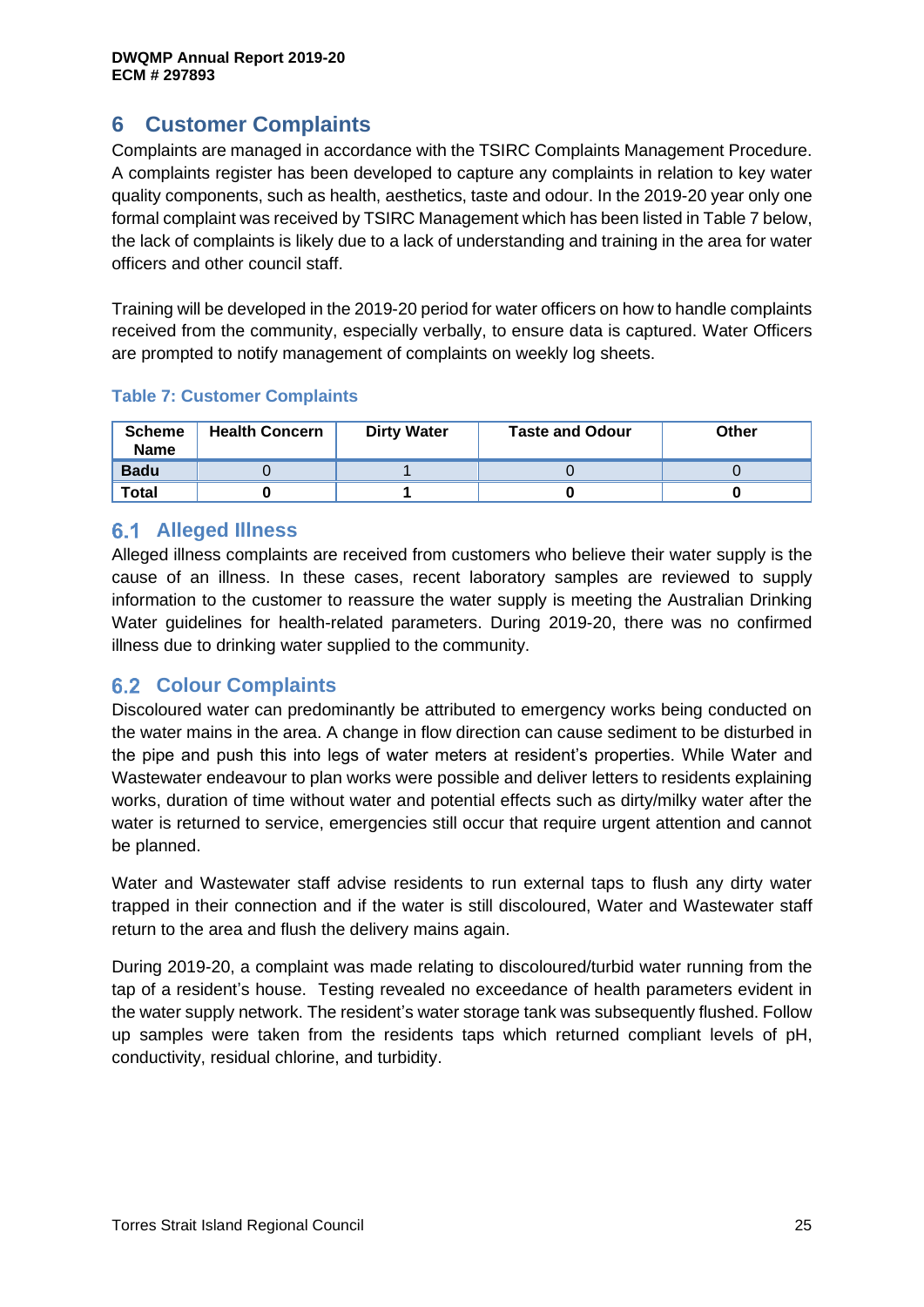## <span id="page-25-0"></span>**Taste and Odour Complaints**

The taste and odour complaints received are often related to chlorine in the network. Individual customers have very different tolerance levels and while as low as possible, this can be detected by customers with very sensitive taste and smell.

Chlorine can also react with organics in the pipe network, be affected by periods of low flow and also temperature in the pipe network.

Water and Wastewater staff investigate all chlorine complaints and if recent results are not available for that area from daily testing, officers will attend the location and take a chlorine reading using a handheld chlorine meter.

# <span id="page-25-1"></span>**7 DWQMP Review Outcomes**

During the reporting period 1 July 2019 to 30 June 2020 a review of the DWQMP was undertaken. Table 8 summarises the outcomes of the review. A revised DWQMP was submitted to the regulator on  $3<sup>rd</sup>$  March 2020. The amended DWQMP was approved by the regulator on 3 June 2020.

| <b>Review</b><br><b>Component</b>                                | <b>Description of Change</b>                                                                                                                      | <b>Outcome</b>                                                                                                                                                                                                                                        | <b>Status of</b><br>action                           |
|------------------------------------------------------------------|---------------------------------------------------------------------------------------------------------------------------------------------------|-------------------------------------------------------------------------------------------------------------------------------------------------------------------------------------------------------------------------------------------------------|------------------------------------------------------|
| <b>Service</b><br><b>Description</b>                             | No change                                                                                                                                         | Not Applicable                                                                                                                                                                                                                                        | <b>Not</b><br>Applicable                             |
| <b>Details of</b><br><b>infrastructure</b>                       | <b>SCADA</b> controlled<br>Chlorine<br>Dosing/Monitoring rolled<br>out across TSIRC at the<br>WTP process stage                                   | <b>SCADA Monitoring</b><br>parameters for each<br>scheme included into<br><b>DNRME</b> appendix                                                                                                                                                       | Completed                                            |
| <b>Water Quality</b><br>and catchment<br>characteristics         | No change                                                                                                                                         | Not Applicable                                                                                                                                                                                                                                        | <b>Not</b><br>Applicable                             |
| <b>Risk</b><br>assessment                                        | Due to the integration of<br>SCADA for asset and data<br>management and control,<br>risk of exposure to cyber<br>security/theft is<br>heightened. | Improve security by<br>creating Virtual Machines<br>and introducing firewall,<br>virus protection, access<br>control via Active Directory<br>(AD) logging and use of<br>local accounts to avoid<br>data bring accessed via<br>network vulnerabilities | Completed                                            |
| <b>Operations and</b><br><b>Maintenance</b><br><b>Procedures</b> | No change                                                                                                                                         | Not Applicable                                                                                                                                                                                                                                        | <b>Not</b><br>Applicable                             |
| <b>Management of</b><br>incidents and<br>emergencies             | No change<br>No change                                                                                                                            | Not Applicable<br>Not Applicable                                                                                                                                                                                                                      | <b>Not</b><br>Applicable<br><b>Not</b><br>Applicable |
| <b>Service wide</b><br>information<br>management                 | No change                                                                                                                                         | Not Applicable                                                                                                                                                                                                                                        | <b>Not</b><br>Applicable                             |

## <span id="page-25-2"></span>**Table 8: January 2020 Review Outcomes and Action Status**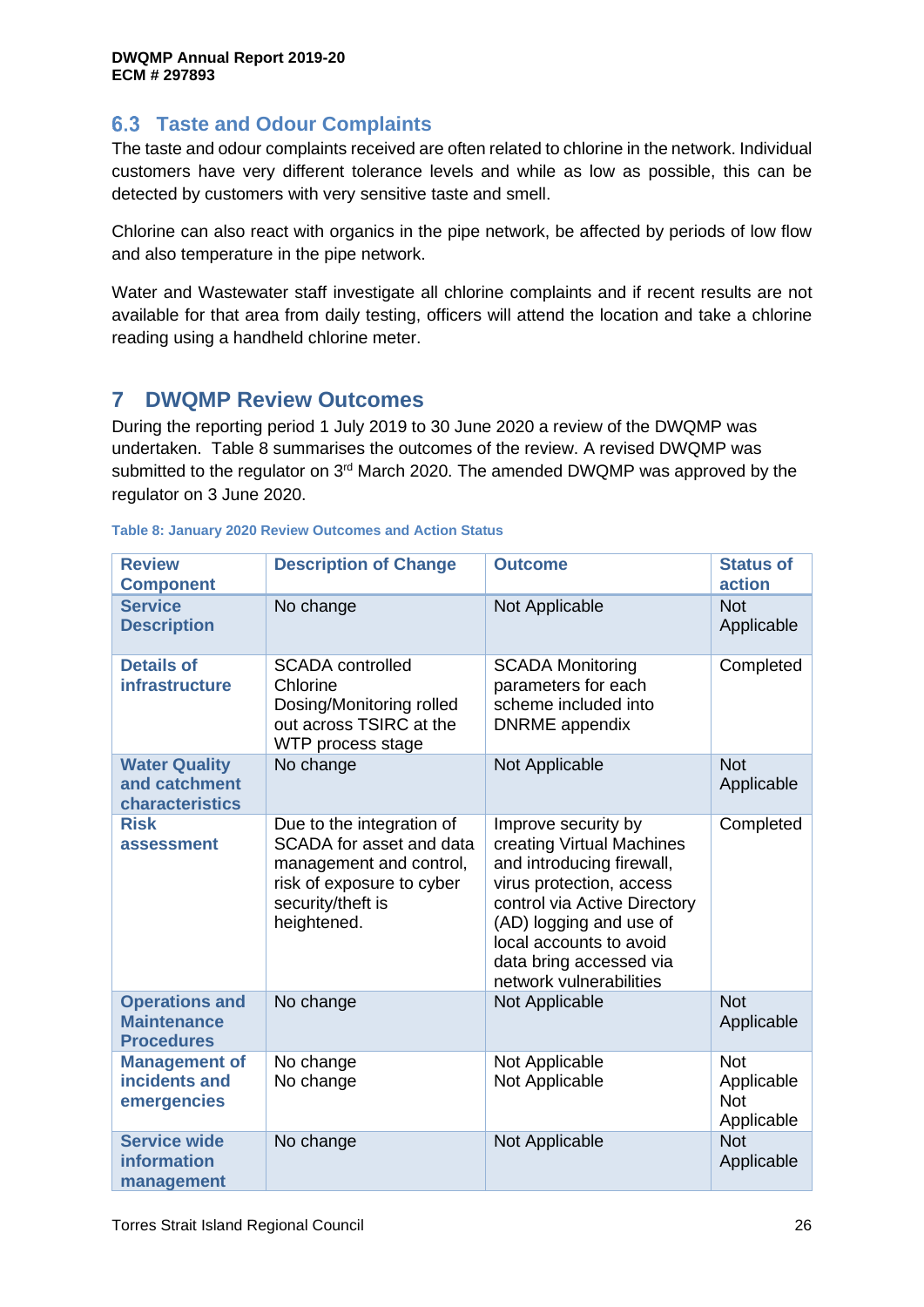| <b>Operational</b><br>monitoring  | No change | Not Applicable | <b>Not</b><br>Applicable |
|-----------------------------------|-----------|----------------|--------------------------|
| <b>Verification</b><br>monitoring | No change | Not Applicable | <b>Not</b><br>Applicable |
| <b>Other</b>                      | No change | Not Applicable | <b>Not</b><br>Applicable |

The next review is due to be completed by 30 June 2021.

# <span id="page-26-0"></span>**8 DWQMP Audit Findings**

No audit was conducted during the reporting period 1 July 2019 to 30 June 2020. The next regular audit of the approved DWQMP is due in June 2022.